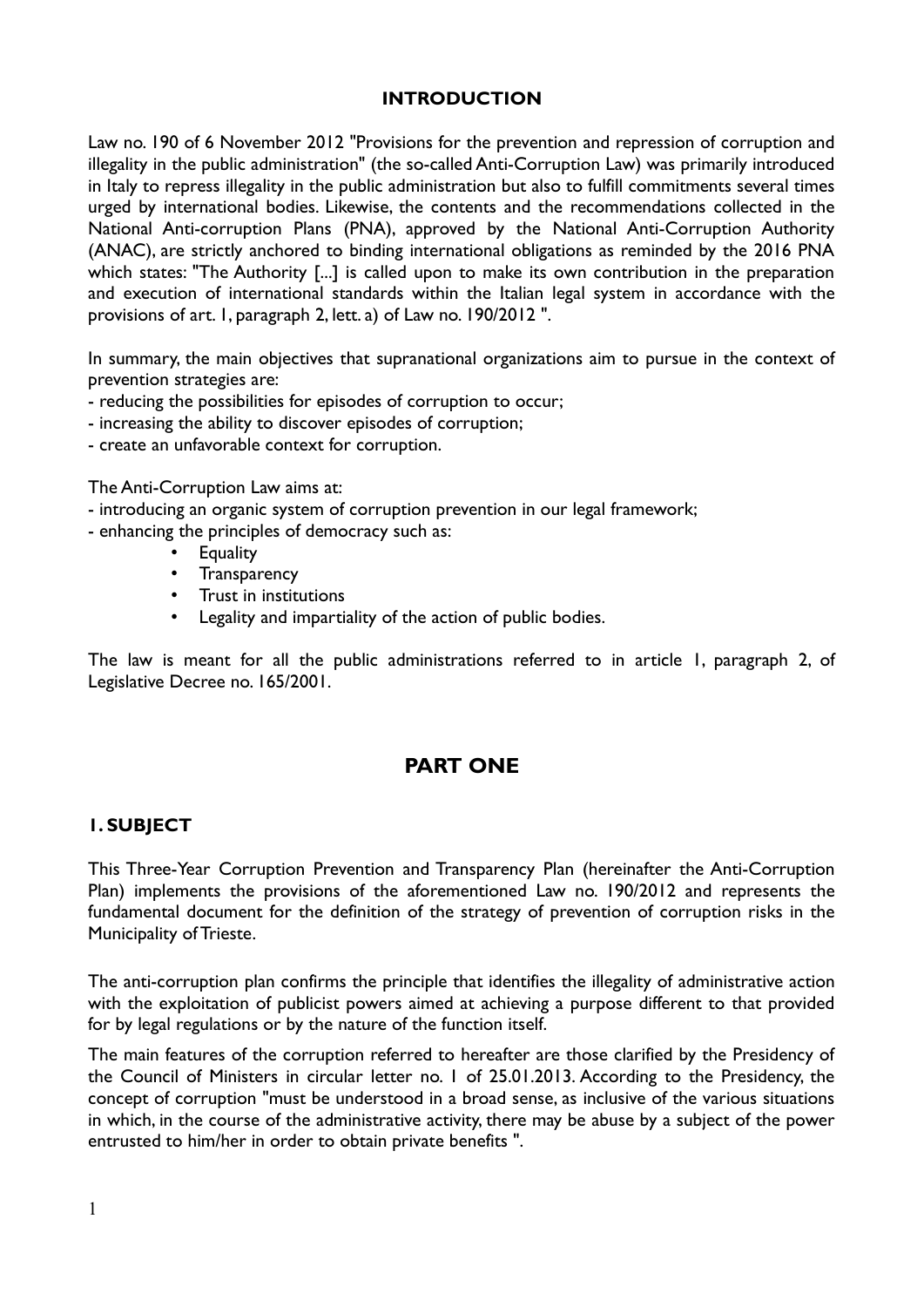The relevant situations, the Presidency further clarifies, are such as to include not only the entire range of crimes against the public administration, but also the situations in which, regardless of the criminal relevance, a malfunction of the administration is highlighted due to the use of the assigned functions for private purposes.

With regard to the concept of risk, this is commonly defined as the probability that a certain event will occur and the level of suitability of this event to compromise the achievement of the objectives that an organization has set itself.

The Anti-corruption Plan is the tool with which the administration, identifies the areas at risk of corruption, assesses the degree of incidence of the risk, detects the already existing contrast measures and those to be implemented, identifies those responsible for the application of each measure and the related implementation times.

As a result of the Legislative Decree no. 97/2016, the Anti-Corruption Plan includes a section dedicated to Transparency and the related annex.

# **2. ANALYSIS OF EXTERNAL AND INTERNAL CONTEXT**

The analysis of the external context aims to highlight the characteristics of the outer environment in which the Municipality operates.

The municipal area, located near the border with the Republic of Slovenia and with a wide access to the sea, is characterized by large insurance companies, important industrial activities – such as Wartsila, Fincantieri and Illy – but mainly by small and medium enterprises.

Trieste is also a crossroads for considerable flows of freight traffic, both from land and from sea. As a result, Trieste can be attractive and profitable for criminal organizations and encourage illegal trafficking. New openings of catering businesses, accommodation facilities and upcoming shopping centers, suggest that the source of the investments must be carefully monitored.

Although there is no evidence of a stable mafia-like infiltration, recent episodes – also cited by the Attorney General at the Court of Appeal of Trieste during the Annual Report – denote the existence of "infiltration mafia endeavors, that are more daring and numerous in view of a substantial economic recovery, of a strong tourist relaunch and the start of large infrastructural and port works".

It should be noted that the whole territory is a crucial transit area for migrants, who use the routes provided both by the sea and by the Balkans.

Among the phenomena that particularly affect the city from the point of view of a possible risk, we must not forget that of the "structures dedicated to hospitality", with particular reference to foreigners. The issue of welcoming foreigners and unaccompanied foreign minors in private structures is not always stable and with multiple forms of agreement. The considerable rotation is not easily manageable by the Municipality, the insertion of these structures in a patchy way in the city, in addition to creating a potential element of tension, may result in phenomena of juvenile malaise and potentially deviant behavior of adolescents and young people.

As delegated by the Prosecutor at the Juvenile Court, the Local Police collaborates in administrative checks at these structures, also continuing to monitor the places affected by juvenile deviant phenomena.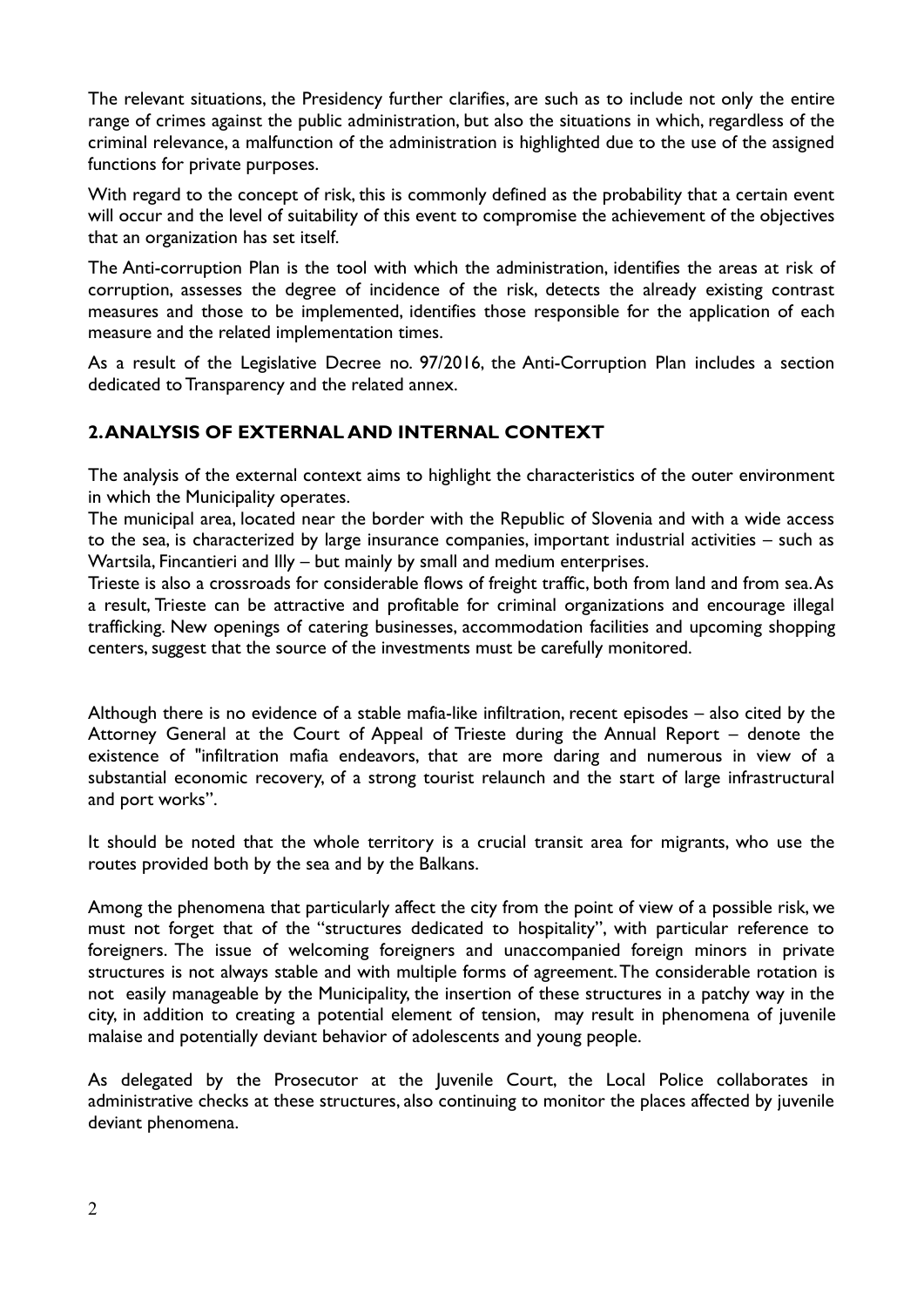The release, following the decommissioning, of the Porto Vecchio area of Trieste constitutes a strategic element that is bringing the interests of groups of investors at an international level, with potential attractiveness of interest also for the investments of the illegal mafia-type economy. The establishment of a special development company composed of public entities and which has as its dedicated purpose the enhancement of the site will be the best solution to monitor the investments and the possible activities that it is considered to be carried out on the site, also in light of the Agreement for the Legality between the Prefecture - UTG of Trieste, the Friuli Venezia Giulia Region and the Municipality of Trieste, signed on 12.04.2019, for the prevention and repression of corruption and attempts of mafia infiltration in the sector of public works contracts and concessions for the "Old Port of Trieste".

The past year I saw the city plunge, like the rest of the world, into the Covid19 emergency so the tourist influx was almost null while the attention has shifted towards the implementation of control measures aimed at preventing and repressing behavior that could give rise to the expansion of any Covid19 outbreaks. Nevertheless it is necessary to maintain a high level of attention as agreed in the Committee for Public Order and Safety and desired by the Chamber President himself.



'



**Territory of TRIESTE**

The resident population in the territory of the municipality of Trieste is 201,850 inhabitants, as shown in the table below.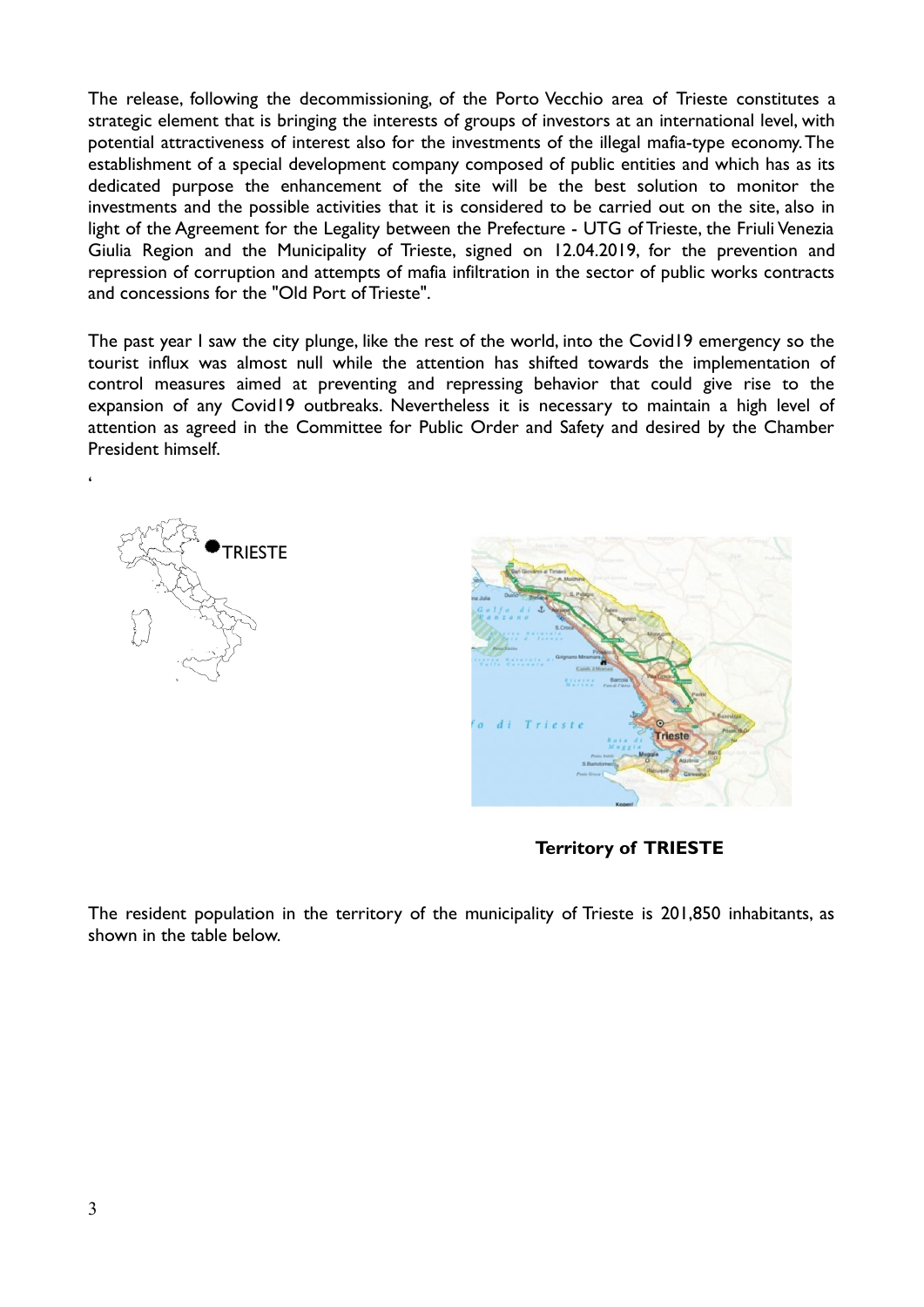| Fonte: Anagrafe Comunale<br>Elaborazione: Ufficio Statistica Comune di Trieste |               |                |               |                              |  |  |
|--------------------------------------------------------------------------------|---------------|----------------|---------------|------------------------------|--|--|
| Popolazione residente nel Comune di Trieste al 30/06/2020                      |               |                |               |                              |  |  |
| <b>CLASSE D'ETA'</b>                                                           | <b>MASCHI</b> | <b>FEMMINE</b> | <b>TOTALE</b> | Rapporto di<br>mascolinità % |  |  |
| $0 - 4$                                                                        | 3.349         | 3.135          | 6.484         | 106,83                       |  |  |
| $5 - 9$                                                                        | 3.828         | 3.577          | 7.405         | 107,02                       |  |  |
| $10 - 14$                                                                      | 4.155         | 3.906          | 8.061         | 106,37                       |  |  |
| $15 - 19$                                                                      | 4.227         | 3.894          | 8.121         | 108,55                       |  |  |
| $20 - 24$                                                                      | 4.676         | 4.046          | 8.722         | 115,57                       |  |  |
| $25 - 29$                                                                      | 5.300         | 4.638          | 9.938         | 114,27                       |  |  |
| $30 - 34$                                                                      | 5.765         | 5.050          | 10.815        | 114,16                       |  |  |
| 35-39                                                                          | 5.532         | 5.127          | 10.659        | 107,90                       |  |  |
| $40 - 44$                                                                      | 6.059         | 6.273          | 12.332        | 96,59                        |  |  |
| $45 - 49$                                                                      | 7.830         | 8.035          | 15.865        | 97,45                        |  |  |
| $50 - 54$                                                                      | 7.898         | 8.309          | 16.207        | 95,05                        |  |  |
| 55-59                                                                          | 7.965         | 8.168          | 16.133        | 97,51                        |  |  |
| $60 - 64$                                                                      | 6.533         | 7.145          | 13.678        | 91,43                        |  |  |
| 65-69                                                                          | 5.662         | 6.638          | 12.300        | 85,30                        |  |  |
| $70 - 74$                                                                      | 5.893         | 7.313          | 13.206        | 80,58                        |  |  |
| $75 - 79$                                                                      | 4.951         | 6.621          | 11.572        | 74,78                        |  |  |
| $80 - 84$                                                                      | 4.095         | 6.076          | 10.171        | 67,40                        |  |  |
| 85-89                                                                          | 2.116         | 4.011          | 6.127         | 52,75                        |  |  |
| $90 - 94$                                                                      | 795           | 2.179          | 2.974         | 36,48                        |  |  |
| 95-99                                                                          | 185           | 769            | 954           | 24,06                        |  |  |
| $100 - 104$                                                                    | 11            | 105            | 116           | 10,48                        |  |  |
| 105-109                                                                        | 1             | 9              | 10            | 11,11                        |  |  |
| 110-114                                                                        |               |                |               |                              |  |  |
| <b>TOTALE</b>                                                                  | 96.826        | 105.024        | 201.850       | 92,19                        |  |  |

# Popolazione residente nel comune di TRIESTE

Rapporto di mascolinità = [(M/F) \* 100]

Indica quanti maschi sono presenti sul territorio rispetto alla popolazione femminile ogni 100 abitanti

Fonte: Anagrafe Comunale Elaborazione: Ufficio Statistica Comune di Trieste

#### **Internal context**

The analysis of the internal context concerns organizational and operational aspects that influence the sensitivity of the e structure to corruption risks.

The close link between the Disciplinary Procedures Office and the Anti-Corruption Officer is allowing us to have quick reports on organizational criticisms and deviant behavior episodes in a short time, which is making it possible for the organization to rapidly move in order to reduce potential corruption risks.

The organization of the Municipality of Trieste, represented in the organization chart below, includes 27 management structures with a total number of approximately 2,500 employees. Many of the aforementioned structures operate through central and/or peripheral offices distributed throughout the territory.

Below, for illustrative purposes, the "macro" organizational chart as of 01.01.2020.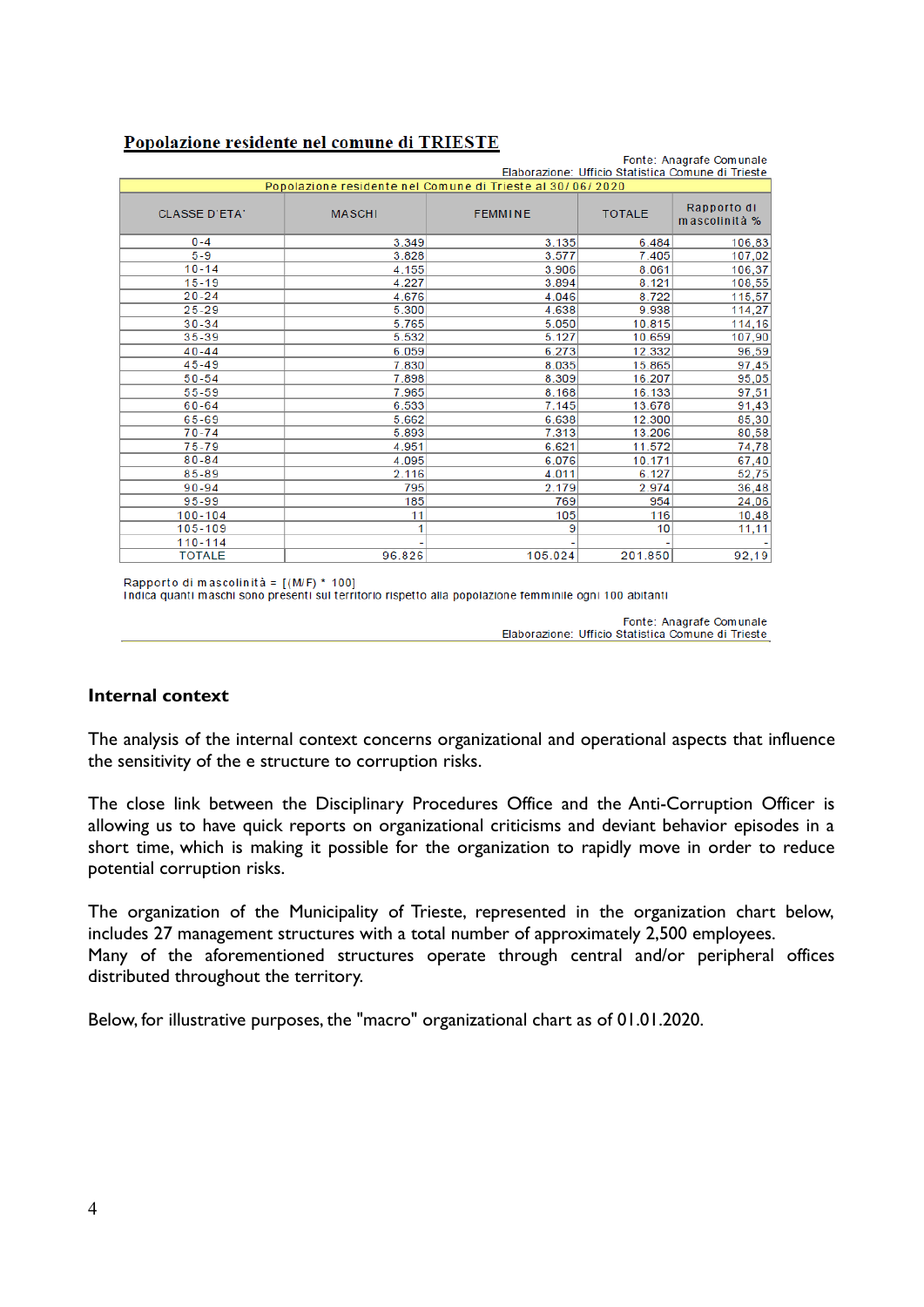

Some of the structures are decentralized in the territory like: the Local Police districts, the Civic centers of the Demographic Services, the Markets, the Nurseries, the Infant Schools and the Recreational Centers directly managed by the Municipality as well as the State Schools that the Municipality manages by providing some types of services such as meals through an external company, museum and library institutions, sports facilities and, finally, the Territorial Operative Units of the Social Area and Facilities for the elderly and disabled.

The following table is a summary of the structures on the territory of the Municipality's area taken from the institution's latest Single Programming Document (DUP):

| <b>Description</b> |                                | Nr. |
|--------------------|--------------------------------|-----|
| <b>Structures</b>  | Nurseries in direct man agent  | 18  |
|                    | Nurseries in agreement         | 16  |
|                    | State kindergarten schools     | 30  |
|                    | Municipal kindergarten schools | 29  |
|                    | Elementary schools             | 43  |
|                    | Middle Schools                 | 22  |
|                    | High schools                   | 18  |
|                    | University                     |     |
|                    | Libraries / reading centers    | 4   |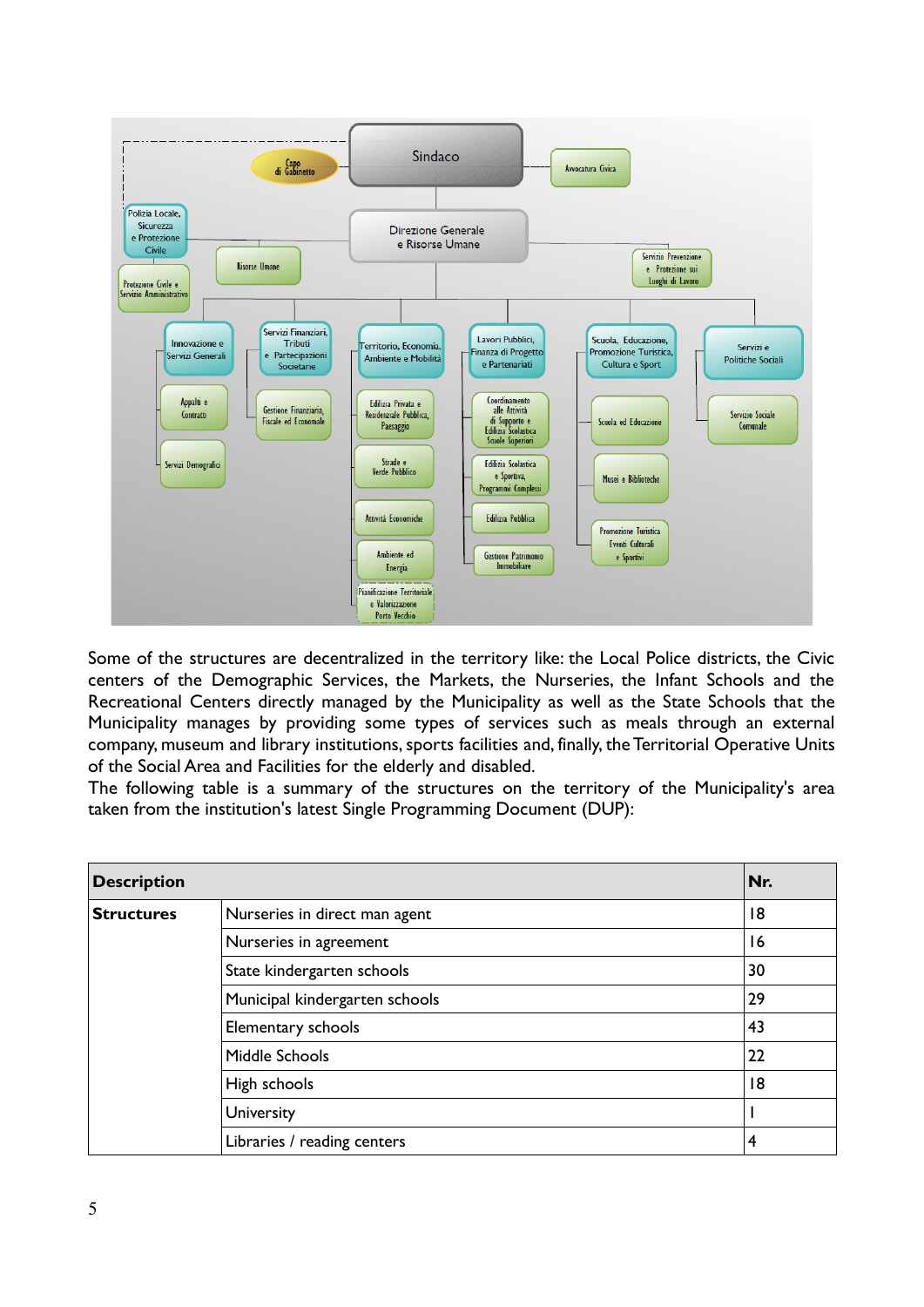| <b>Museums</b>                                            | 15 |
|-----------------------------------------------------------|----|
| Recreation centers                                        | 14 |
| Residential facilities for the elderly                    |    |
| Other structures: CAD                                     |    |
| Day centers                                               |    |
| Assistance facilities for the disabled directly managed   | 2  |
| Assistance facilities for the disabled in agreement       | 29 |
| Assistance structures for foreigners managed in agreement | 24 |
| Sport facilities                                          | 49 |

The considerable distribution of the operating activity of the institution in the territory highlights the need to create more points of contact between the center and the peripheral structures. The measures will be illustrated in detail in the "second part (risk management)", chapter 9.2 "risk treatment", second section, letter B "further general measures", fourth paragraph.

The context of the school and educational services deserves a special attention. More than a third of the municipal employees are, in fact, allocated within these services and located in about 70 municipal structures that cover the entire municipal territory. The presence of a number of municipal kindergartens equal to the state ones, the number of nursery schools and the experience of municipal youth-clubs (ricreatori) - the only one in Italy - generates a management complexity and an organizational criticality that can be compared to few experiences.

# **Monitoring 2020**

Due to the epidemiological emergency from COVID 19, the monitoring of the implementation of the measures provided for in the 2020-2022 Plan took place annually rather than half-yearly, according to the procedures set out in chapter 11.

The control gave a positive result on most of the measures envisaged, in particular the process of disbursement of Covid shopping vouchers was examined and restructured and the privacy forms were adapted.

The implementation of the legislation on the prevention of corruption and transparency to be performed by participated companies was carried out also verifying compliance with the anticorruption regulatory provisions - en charging of the individual Heads of Corruption Prevention (RPC) and updating the respective three-year anti-corruption plans, pursuant to Legislative Decree no. 231/2001.

The regulation on the occupation of public land, the regulation of municipal schools and the urban police regulations have been updated, complying to the national regulations concerning the security of cities. In addition, the procedures for reviewing nursery, demographic services and real estate regulations are underway.

With regard to the "Greater digitization of processes and procedures", from 2019 the building procedures and corresponding access practices are entirely managed by the portal, thus allowing to be in line with the digitization of the processes referred to in the Digital Administration Code; the portal is constantly being implemented and updated so that appointments are managed online.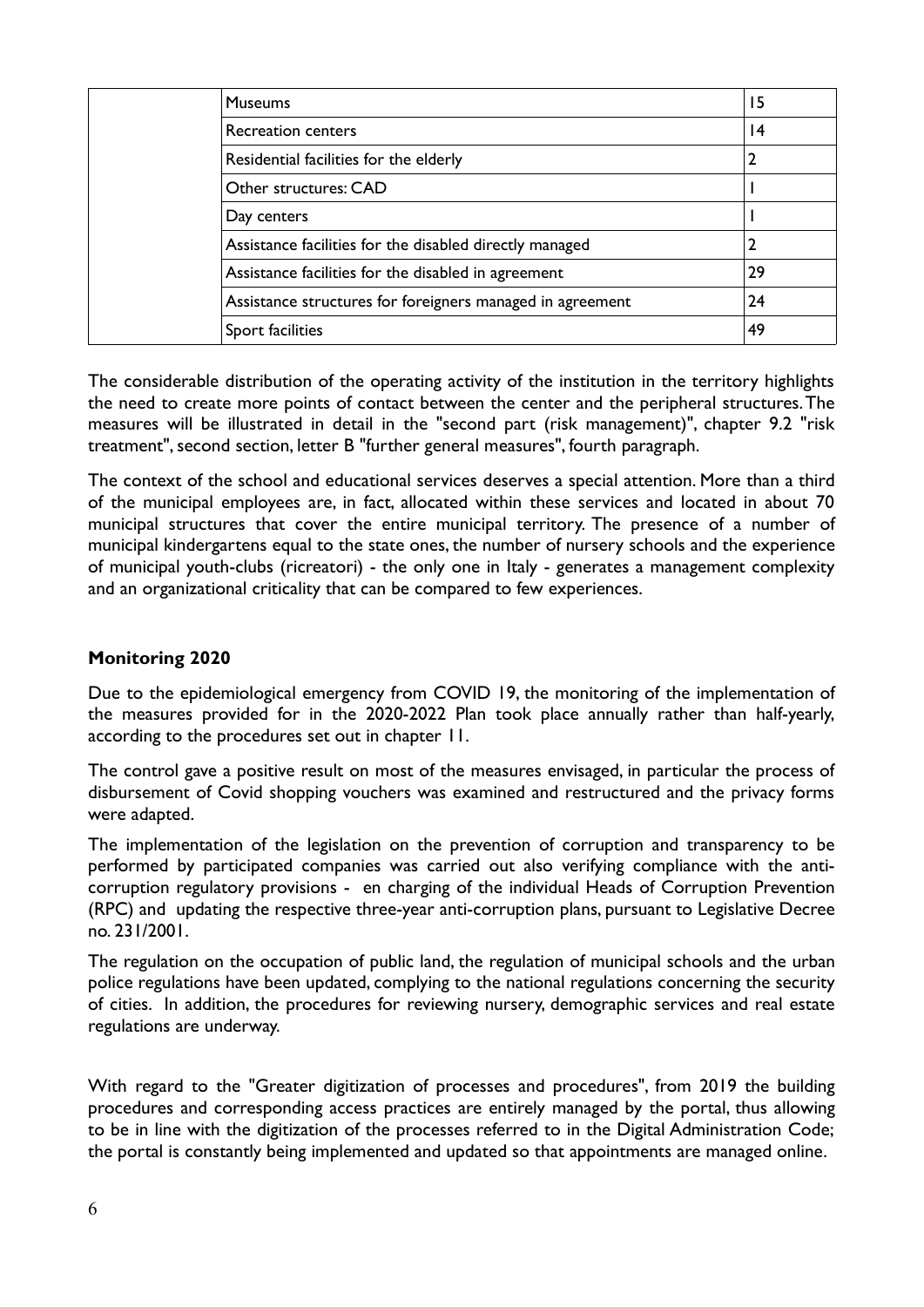With regard to the "Involvement of the peripheral offices", inspections are 8carried out by the Municipal Social Service together with the Prevention and Protection Service in the Workplaces in order to verify their adequacy following the Covid emergency.

At the School and Education Department, weekly meetings are organized with the Pedagogical Coordinators and the Territorial Coordinators as well as thematic working groups.

Similarly, periodic meetings are organized at the Museums and Libraries Service in order to define shared programs and procedures.

Finally, the Real Estate Service carries out periodic inspections at the municipal bathing establishments and sports facilities, in order to verify the continuation of safety conditions in the workplace and the satisfaction of users in relation to the contracted services.

As for measures envisaged by the 2020-2022 Plan, the following critical issues emerged:

- "Rotation of the persons in charge of the procedure in the offices at the highest risk or the application of alternative measures": in the face of the limited number of personnel in general and specifically of some structures due to the high specialization necessary for the performance of individual tasks. Operating methods were used that favored greater participation of staff in the activities of the office, through the sharing and transparency of the procedural phases, and the sharing of procedural phases with the involvement of officials and managers of other offices.
- "Activation of disciplinary responsibility in the event of violation of the duties of conduct, even in the event of non-compliance with the provisions of the Anti-corruption Plan, by employees and managers": the managers constantly monitored the work of the employees, only a few were identified isolated cases of non-compliance and the related disciplinary procedures were promptly activated.
- "Monitoring of procedural times pursuant to art. 2, paragraph 9 quater of Law no. 241/1990 ": within the School, Education, Tourism Promotion, Culture and Sport Department the deadline for the conclusion of the procedure for the allocation of contributions for cultural and sporting activities was not respected because, due to the limitations imposed by the anti Covid legislation , many cultural and sporting activities have been canceled, postponed, resized or in any case modified, therefore it was necessary to carry out a survey of all the applicants which led to a slowdown in the examination procedure of the applications.
- "Publication on the intranet of anonymous exemplary cases drawn from concrete experience on disciplinary offenses": no further exemplary cases were published precisely because, in fact, they could not have been considered "anonymous".

# **3. PREPARATION OF THE ANTI-CORRUPTION PLAN**

Law no. 190/2012 and legislative decree no. 33/2013, as amended by legislative decree no. 97/2016, expressly postulates that the Plan must meet the following requirements:

- identify the activities in which the risk of corruption is higher, even more than those indicated by the National Anti-Corruption Plan, and the related counter measures;
- provide, for the aforementioned activities, mechanisms for the arrangement, implementation and control of decisions suitable for preventing the risk of corruption;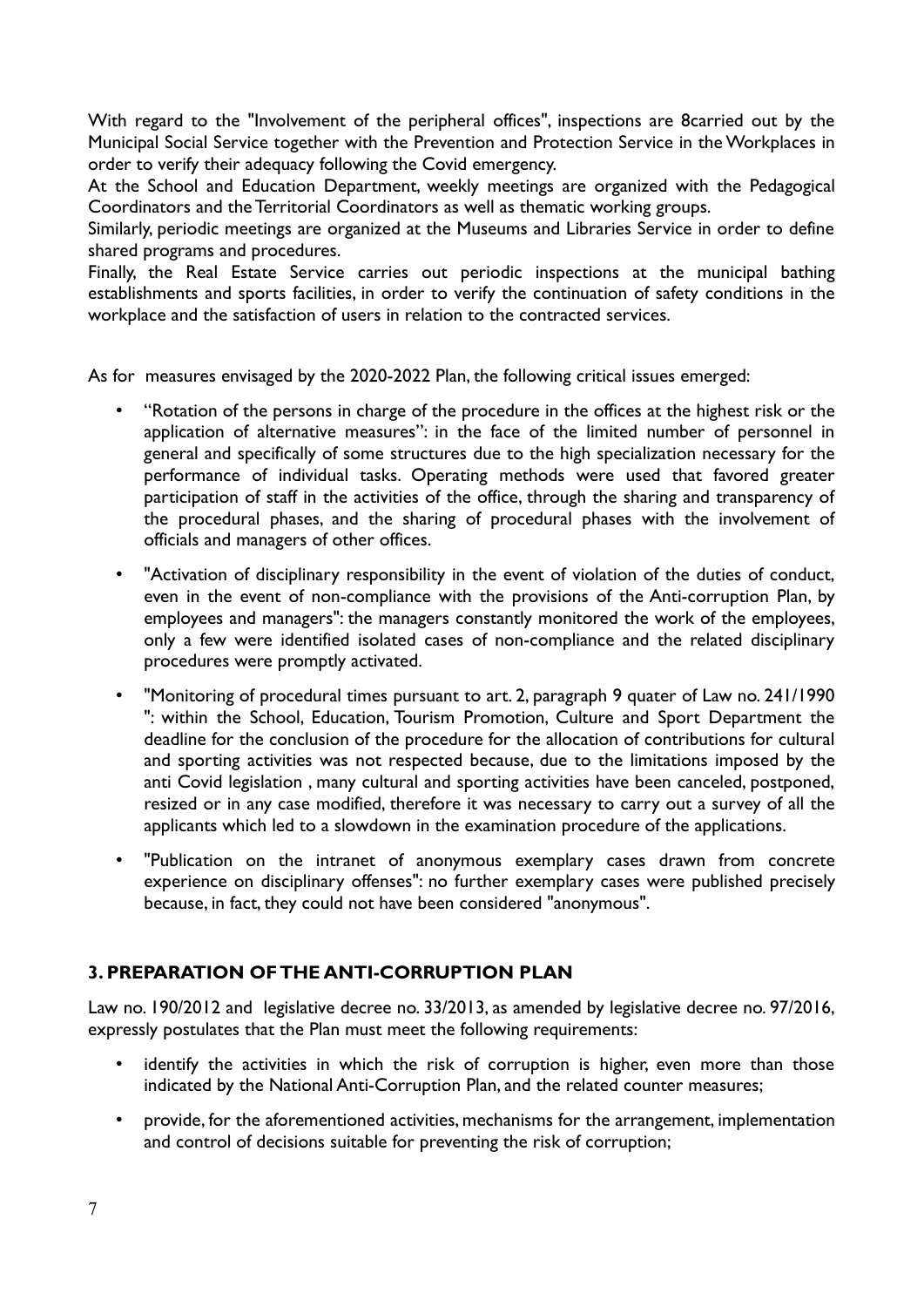- provide information obligations, with particular regard to the activities most at risk, towards the Head of the Prevention of Corruption and Transparency;
- define the methods for monitoring compliance with the terms, provided by law or regulations, for the conclusion of the proceedings;
- define the methods of monitoring the relationships between the administration and the subjects that stipulate contracts or are directly interested in authorization procedures, granting or providing economic advantages of any kind;
- identify the specific transparency obligations and any further obligations with respect to those provided for by law, also indicating the chain of responsibility for publication;

and that it is structured in such a way as to:

- assess the level of exposure of the organizational structures to the risk of corruption;
- indicate the organizational interventions aimed at preventing the same risk;
- identify appropriate procedures to select and train employees called to work in sectors particularly exposed to corruption.

In this perspective, therefore, the Anti-Corruption Plan can legitimately be included among the risk management tools.

As also noted in the PNA, the preparation of this Plan must respond to the concrete purpose of pursuing the prevention, which constitutes the central moment of the elaboration and must be integrated or implemented with reference to areas particularly exposed to corruption phenomena. In particular, the latest update of the PNA did not indicate any particular risk areas but provided operational indications on cross-cutting critical issues, such as for example on the lack of coordination between the different programming tools (strategic and operational objectives of the performance plan and anti-corruption plan) and emerged from the monitoring carried out on the anti-corruption plans of the institution

The implementation of the Anti-Corruption Plan is combined in a strictly interactive manner with the following fundamental documents:

- the Code of Conduct of the Municipality of Trieste, which integrates and specifies the Code of Conduct for Public Employees approved by D.P.R. no. 62 of 16.04.2013;
- the Regulations for internal controls;
- the auditing internal controls Plan;
- the Regulation for the economic aid and financial benefits;
- the Regulation on the administrative procedure;
- legislative decree no. 39 / 2013 (incompatibility and ineligibility);
- the performs-nce management cycle;
- ISEE controls regulation and self-declarations;
- Regulation of extra-working assignments,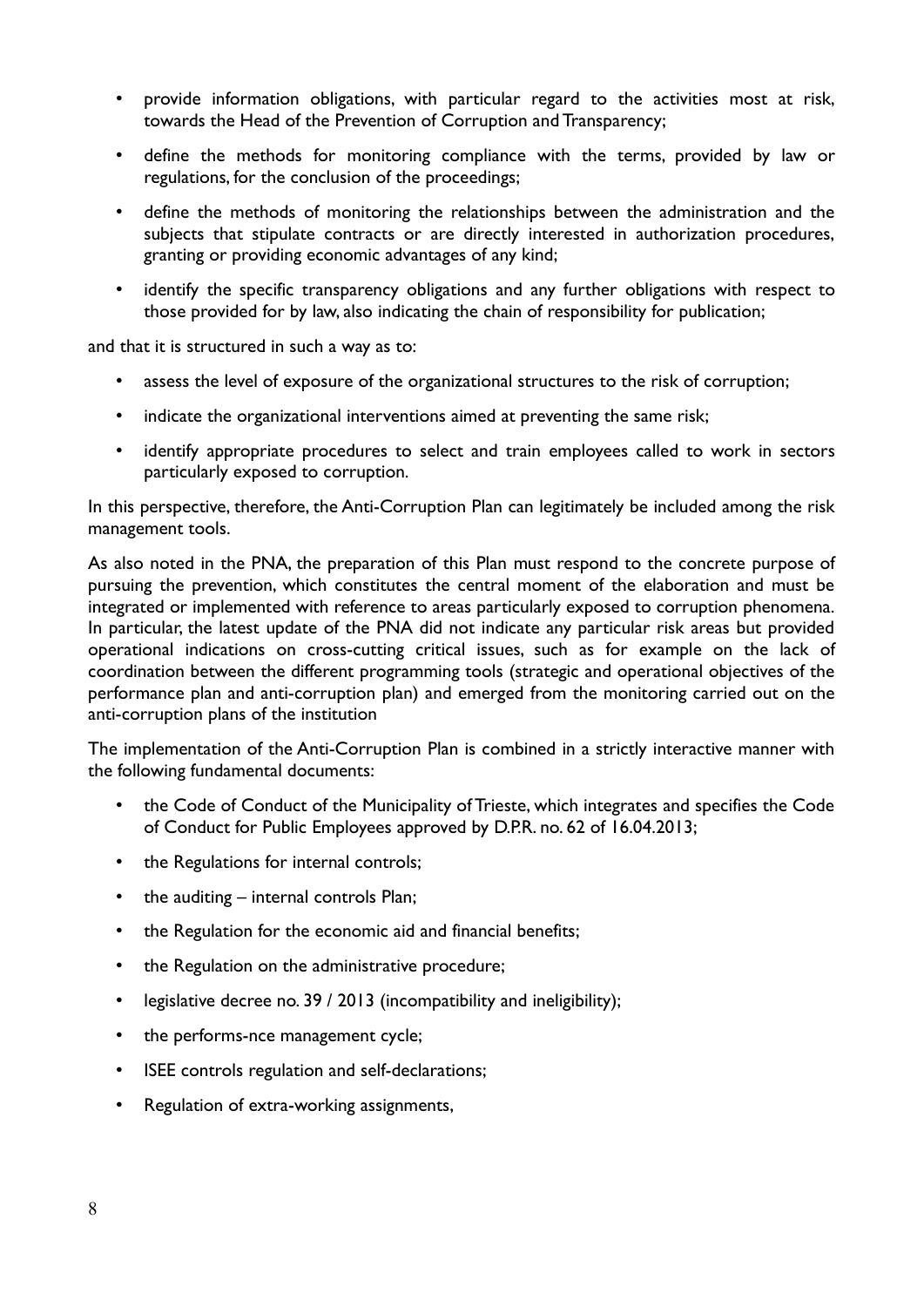The method of elaboration of the present Plan has been carried out in compliance with the following two substantial phases:

a) distinct risk mapping at the following times:

- identification of risk areas and sensitive processes;
- risk analysis and assessment;

b) risk treatment.

From the beginning (January 2014), the Plan was prepared by identifying the areas of risk and the measures by analyzing the organizational context of the Municipality of Trieste and therefore it maintains its validity while adapting to the evolution of reality,

# **4. DYNAMIC APPROVAL AND DEVELOPMENT OF THE PLAN AND UPDATING OF CONTENTS**

After the first anti-corruption plan, the annual update was punctually carried out, most recently, with resolution no. 16 of 24.01.2019, subsequently modified, in the annex containing the risk sheets, with resolution no. 179 of 11.04.2019.

This update is also approved by the City Committee (Giunta), following a proposal put forward by the Head of Corruption Prevention and Transparency.

By January 31st of each year the updating of the Anti-Corruption Plan will be approved, taking as reference the following three-year period.

Any changes that will be appropriate and/or necessary in the event that the Plan, in its formulation, turns out to be inadequate to guarantee an effective prevention or if regulatory changes occur, will be promptly approved by the City Committee with its own resolution, upon proposal of the Responsible of the Prevention of Corruption and Transparency.

Over the years, improvements have been made thanks to the experience or suggestions of ANAC, among which the main ones are:

- the definition of the external / internal context;
- redefinition of the risk graduation method;
- greater connection between the "anti-corruption measures" and the performance objectives;
- introduction of a six-monthly periodicity in monitoring the implementation of the plan measures;
	- definition of civic access;
	- proceduring of whistle-blowing.

In this plan we proceeded to:

- a new mapping of risk areas;
- a general re modulation of the preventive measures ;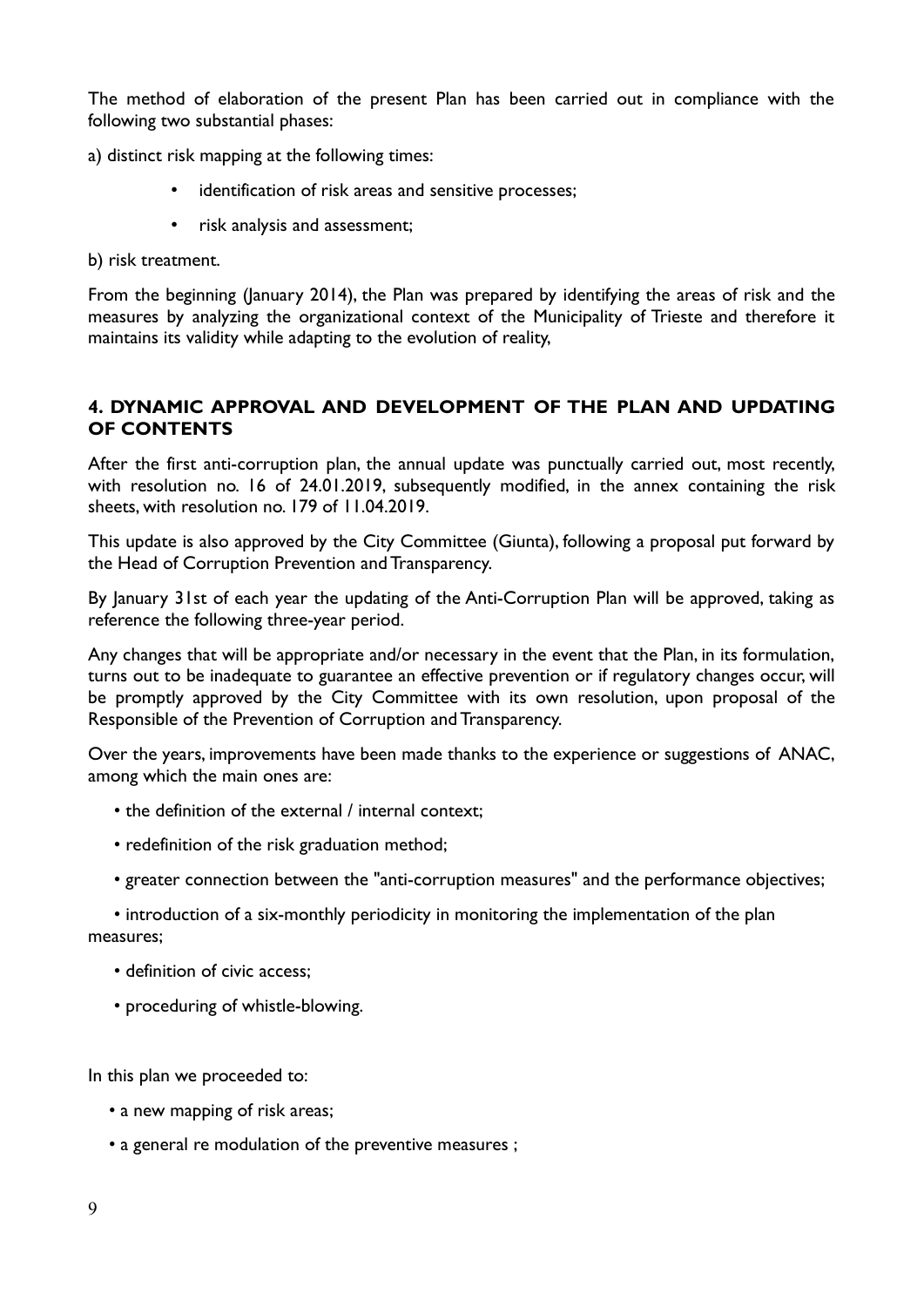- review and summary of similar measures through a homogeneous description;
- grouping of risk areas and measures according to the classification used by ANAC;
- new identification of the objectives related to the performance plan.

The experience gained starting from the initial anti-corruption plans has determined, on the one hand, through the incidence of the specific measures envisaged, the assimilation of numerous virtuous behaviors in the ordinary action of the entity, while, on the other, the emergency epidemiological, established in 2020, makes it necessary to simplify the consolidated measures and at the same time focus attention on others therefore the current plan presents the following innovations:

- the refinement of the discussion by making the measures easier to apply
- identify in a simplified manner, for each risk area, the measure to which to reconnect the implementation times and the related control indicators, according to the indications provided by ANAC resolution no. 769 of 7 October 2020 which highlighted the need to identify the indicators that have so far been generally neglected.

#### **5. CORRUPTION PREVENTION AND TRANSPARENCY MANAGER**

It is confirmed that the role of Corruption Prevention and Transparency Manager (hereinafter "Responsible") has been entrusted to the top management of the Secretary General, in accordance with the provisions of Article 1, paragraph 7, of Law no. 190/2012, as stated in the appointment of the Mayor prot. corr. no. B - 13/7 - 5/1 - 2016 (3266/2016) of 29.07.2016, as an impartial figure in the performance of his duties and with a higher authority over the body.

The Responsible shall:

- prepare the prevention plan proposal, which must be adopted by the management body of each administration (art. 1, paragraph 8 of the Anti-Corruption Law);
- define appropriate procedures to select and train employees to work in sectors particularly exposed to corruption (Article 1, paragraph 8);
- verify the effective implementation of the plan and its suitability (Article 1, paragraph 10, letter a);
- propose changes to the plan in the event of significant changes in the organization or in the activity of the administration (Article 1, paragraph 10, letter a);
- verify the actual rotation in the offices responsible for carrying out activities in which the risk of corruption crimes is committed, according to the method described below (article 1, paragraph 10, letter b);
- identify the personnel to be included in training courses on ethics and legality (article 1, paragraph 10, letter c);
- carry out a control activity on the administration's fulfillment of the publication obligations provided for by current legislation, ensuring the completeness, clarity and updating of the information published;
- deal with cases of review of civic access (art. 5, paragraph 7, Legislative Decree no.33/201
- report to the Disciplinary Office in the event that the request for civic access concerns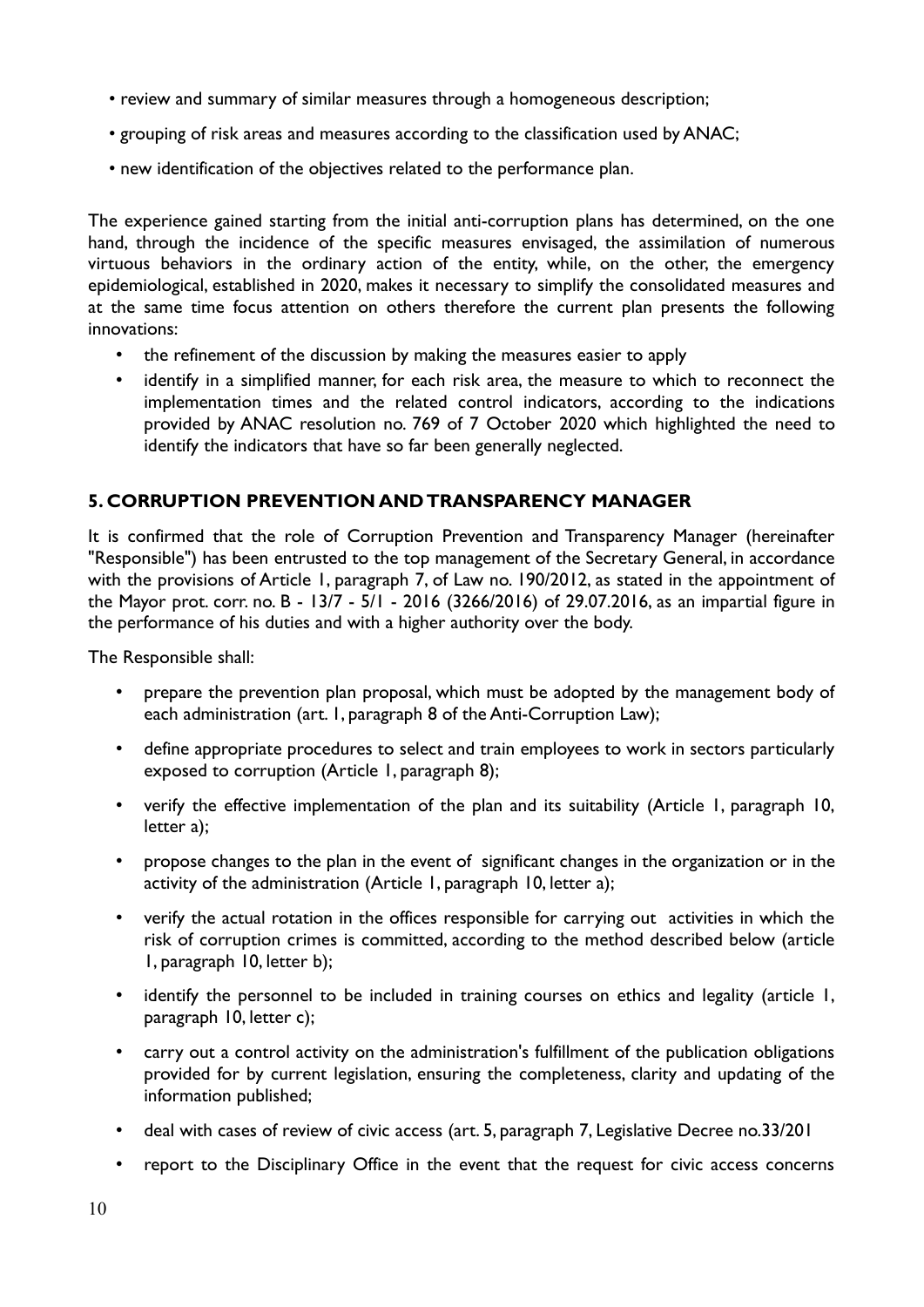data, information or documents subject to mandatory publication (art. 5, paragraph 10, Legislative Decree no. 33/2013);

• handle the dissemination of the knowledge of the codes of conduct in the administration, the annual monitoring of their implementation, the publication on the institutional website,

The tasks assigned to the Manager cannot be delegated, except in the case of extraordinary and motivated needs, attributable to exceptional situations, while remaining responsible in the delegating party not only in supervising but also *in eligendo*.

The activity of the Responsible is, however, supported by a staff office whose competences also include those relating to the management of transparency, organization and secretariat of the Independent Evaluation Body.

# **6. ACTIONS OF AWARENESS AND RELATIONSHIP WITH THE CIVIL SOCIETY**

The proposal of the plan is published on the municipal intranet and sent to the President of the Municipal Council, the Councilors, the Presidents of the Circumscriptions, the Trade Unions, the Guarantee Committee (CUG).

With reference to the outside and civil society, it is involved with a public notice on the institutional portal and sent to consumer and user associations.

The possibility of submitting comments to a wide range of subjects with diversified interests is favored. The observations are evaluated for the final formulation or updating of the Plan which is finally approved by the City Cabinet (Giunta),

# **7. THE INDEPENDENT ASSESSMENT BODY (OIV)**

The OIV plays an important role in the management system of performance and transparency in public administrations.

The rules on anti-corruption and transparency, including the ANAC guidelines on the subject, attribute to this figure the task of:

- participate in the risk management process;
- verify that in assessing and evaluating performance, the objectives connected with anticorruption and transparency are taken into account;
- verify, in particular, the consistency between the objectives relating to the implementation and promotion of transparency and the implementation of corruption prevention measures and those indicated in the strategic-management planning documents;
- verify the contents of the annual Report on the implementation of corruption prevention in relation to the connected objectives;
- use the data and information relating to the implementation of the measures of the anticorruption Plan and of the obligations of publicity and transparency for the purpose of evaluating individual performance and, in agreement with the Responsible, certifying their fulfillment;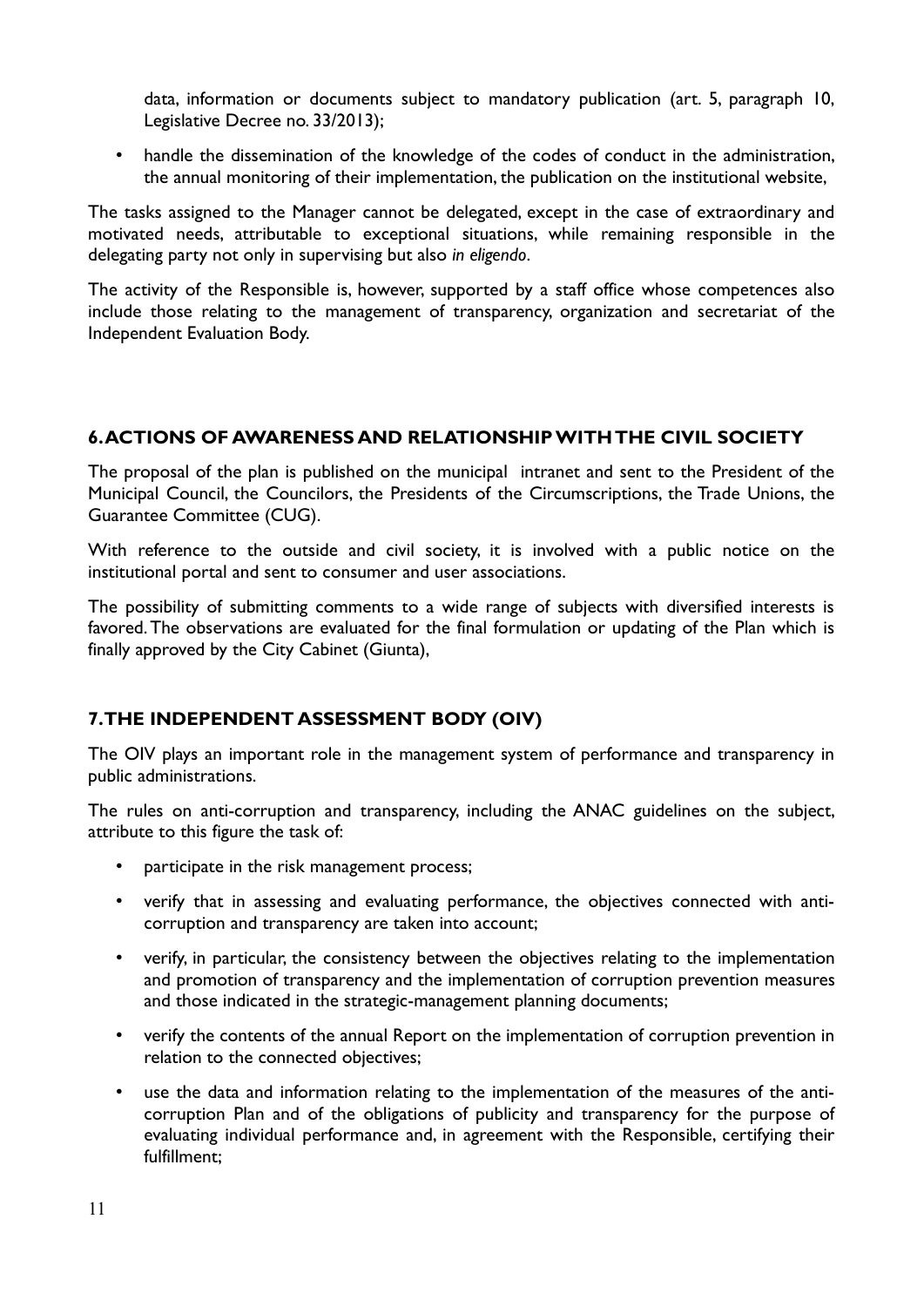- express mandatory opinion on the code of conduct that each administration adopts pursuant to art. 54, paragraph 5, of Legislative Decree no. 165/2001 as amended by art. 1, paragraph 44, of L. no. 190/2012, and related periodic updates;
- receive the annual monitoring data on the implementation of the codes of conduct required by art. 15, 3rd paragraph, of the D.P.R. no. 62/2013 for the purpose of controlling the implementation and compliance with the codes by the managers to be taken into account when formulating the annual evaluation proposal.

As required by article 1, paragraph 8-bis, of L. no. 190/2012 as amended by Legislative Decree no. 97/2016, which strengthened the functions already assigned to the OIV in the field of corruption prevention and transparency, also in a logic of coordination with the RPCT and of relations with the ANAC, for the performance of its tasks it may request information from the Responsible and carry out auditions of employees and, if requested, reports to ANAC on the status of implementation of measures to prevent corruption and transparency.

The connection between the performance objectives and the transparency measures has also found confirmation in the art. 10, paragraph 3, of Legislative Decree no. 33/2013 as amended by Legislative Decree no. 97/2016, where it was stated that the promotion of greater levels of transparency is a strategic objective of each administration, in order to see the paragraph relating to the implementation of the Plan.

# **8. OTHER SUBJECTS COLLABORATING TO THE PREVENTION OF CORRUPTION**

# ALL MANAGERS

The activity of the Manager is flanked by that of all the managers, who actively participate in the development of the Anti-Corruption Plan.

In particular, paragraph 1 of Article 16 of Legislative Decree no. 165/2001 provides that the managers:

- "Contribute to the definition of appropriate measures to prevent and combat corruption and to monitor compliance by employees of the office to which they are assigned";
- "Provide the information required by the competent body for the identification of activities in which the risk of corruption is highest and formulate specific proposals aimed at preventing the same risk";
- "Provide for the monitoring of activities in which the risk of corruption carried out in the office to which they are assigned is higher, arranging, with a motivated provision, the rotation of personnel in cases of the initiation of criminal or disciplinary proceedings for corrupt conduct. "

Therefore, the executives participate in the whole risk management process, including proposal, monitoring and control activities.

They are responsible for the correct implementation and observance of the provisions contained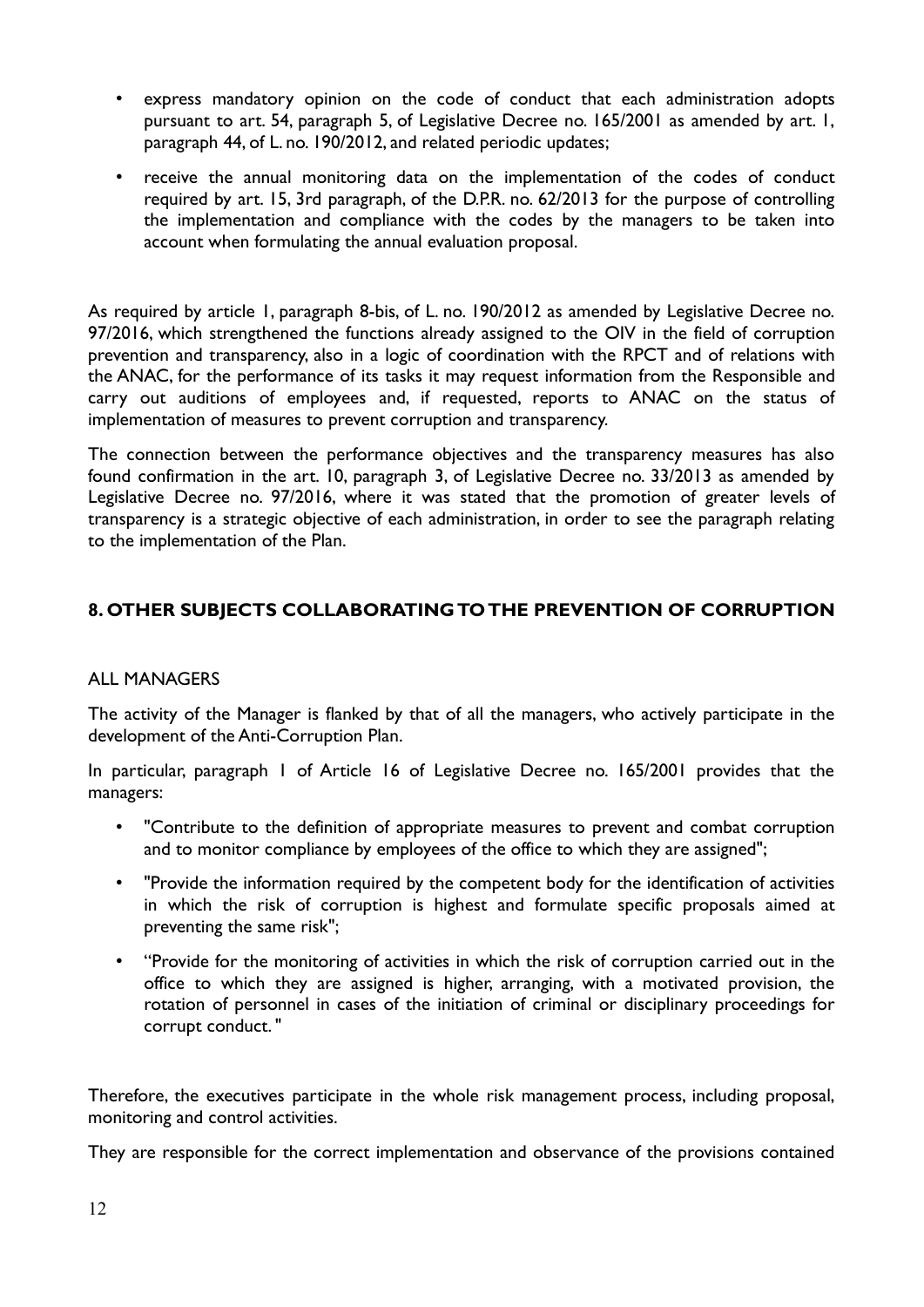in Law no. 190/2012 and in the Anti-corruption Plan, implementing the risk prevention measures and the provisions concerning the transparency obligations, actively cooperating with the Responsible for fulfilling the obligations of publicity and transparency, respecting and implementing the directives, collaborating with the subjects and with the structures involved for the correct implementation and effective functioning of the integrated internal control system.

#### HUMAN RESOURCES MANAGER

Guarantees the effective rotation of personnel in the structures with the highest risk of corruption and collaborates with the Responsible in identifying the personnel to be included in specific training programs.

# MANAGER OF THE CIVIC NETWORK

Identified in the Director of the Innovation, Tourism and Economic Development Area, he assists the Responsible in carrying out his duties and activities and guarantees, also through the in-house instrumental company TCD - Trieste Città Digitale srl, the regular and correct functioning of the civic network, as well as its accessibility and security.

# DISCIPLINARY PROCEDURES OFFICE (UPD)

The Disciplinary Proceedings Office plays a primary role in contrasting and preventing offenses within the Municipality.

In addition to the activity connected to violations of a strictly disciplinary nature carried out by employees or managers, it provides for the timely notification to the criminal judicial authorities or reporting to the Court of Auditors for their respective competences where the manager, bound by art.13, 8th paragraph, of Presidential Decree no. 16/2013, has not already done so, collaborating, where requested, with the judicial police bodies.

Provides support and legal advice to managers in disciplinary matters, in particular with regard to the procedures under their jurisdiction pursuant to art. 55-quater of Legislative Decree 165/2001 in the event that employees are caught in the act, or through instruments of surveillance or registration of access, at the time of setting up a configurable conduct as a false attestation of presence in service.

Punctually, within the term of twenty days from their adoption, provides to the communications of initiation and conclusion of each disciplinary procedure as well as of any provision for precautionary suspension of employees to the Inspectorate for the Public Function, as provided for by art. 55-bis of the aforementioned Legislative Decree 165/2001.

Finally, it monitors and reports to the Manager on all critical situations in the management of the disciplinary responsibility of employees by managers for the purposes of disciplinary action against them and / or activation of consequences on managerial responsibility for the purposes of evaluation of performance, individual and organizational.

The Disciplinary Proceedings Office also works in conjunction with the Responsible referred to in art. 1, paragraph 7, of the L. no.190 / 2012 for the purposes of carrying out the activities provided by article 15, paragraphs 1, 2 and 3 of the D.P.R. no. 62/2013 regarding: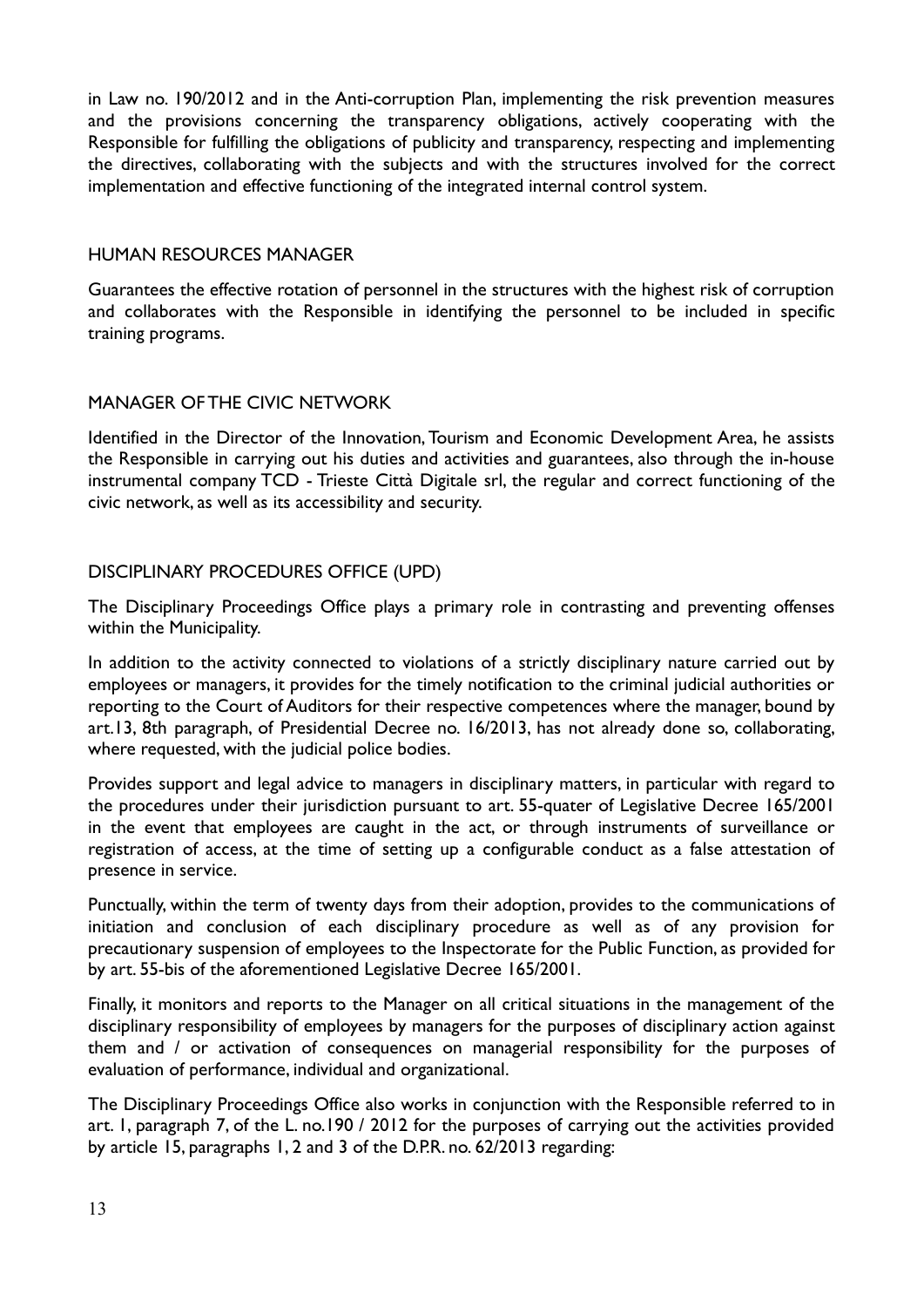- Supervisory and monitoring activities on the application of the codes of conduct of public employees, in conjunction with the managers responsible for each structure and the internal control structures, in particular as regards the control of extra-work activities and the control of attendance and permits ;
- Collection of ascertained and sanctioned illegal conducts ensuring at every stage of the procedure the guarantees pursuant to art. 54 bis of Legislative Decree no. 165/2001 - also for the purpose of recording the data to be provided annually to the National Anti-Corruption Authority and to the Independent Evaluation Body, called to carry out a supervision activity on the application of the Codes of conduct;
- Collection of reports of violation of codes of conduct and communication to R, P, C, T, (art.14 of the Code of business behavior);
- Periodic publication of exemplary anonymous cases, taken from the concrete experience of the administration, in which the inappropriate behavior that has brought about the disciplinary offense, as provided by art. 4 of the PNA;
- Collaboration in the preparation of periodic proposals for updating the Code of Conduct to be submitted to the City Commission (Giunta).

For the best performance of his/her duties, the manager of the Disciplinary Proceedings Office can be given credentials to access the attendance management system, the medical certificate management system, the municipal registry, the SIATEL management system (Revenue Agency ) and the Telemaco database (business register).

# EMPLOYEES

All employees and managers participate in the risk management process, lending their collaboration to the Responsible with the following actions:

- intervening with proposals during the preparation of the Anti-Corruption Plan;
- punctually complying with the provisions of the plan, also by virtue of the obligations of loyalty and diligence that derive from the employment relationship established with the Municipality of Trieste by implementing the preventive measures provided by the plan;
- pointing out the situations of conflict of interest, even potential, which concerns them;
- reporting with the modalities included in the institutional website of the institution and on the municipal intranet the situations of illegality of which they have come to know as also foreseen by article 7 of the Code of business behavior, without prejudice to the obligation of reporting to the judicial authority in the cases provided for by the penal code (Article 8 of Presidential Decree No. 62/2013).

Disseminating the contents of the Anti-Corruption Plan in the administration structures will be treated with capillary features and each employee will have to become an active part in the knowledge and in-depth analysis in proportion to the role and profile covered.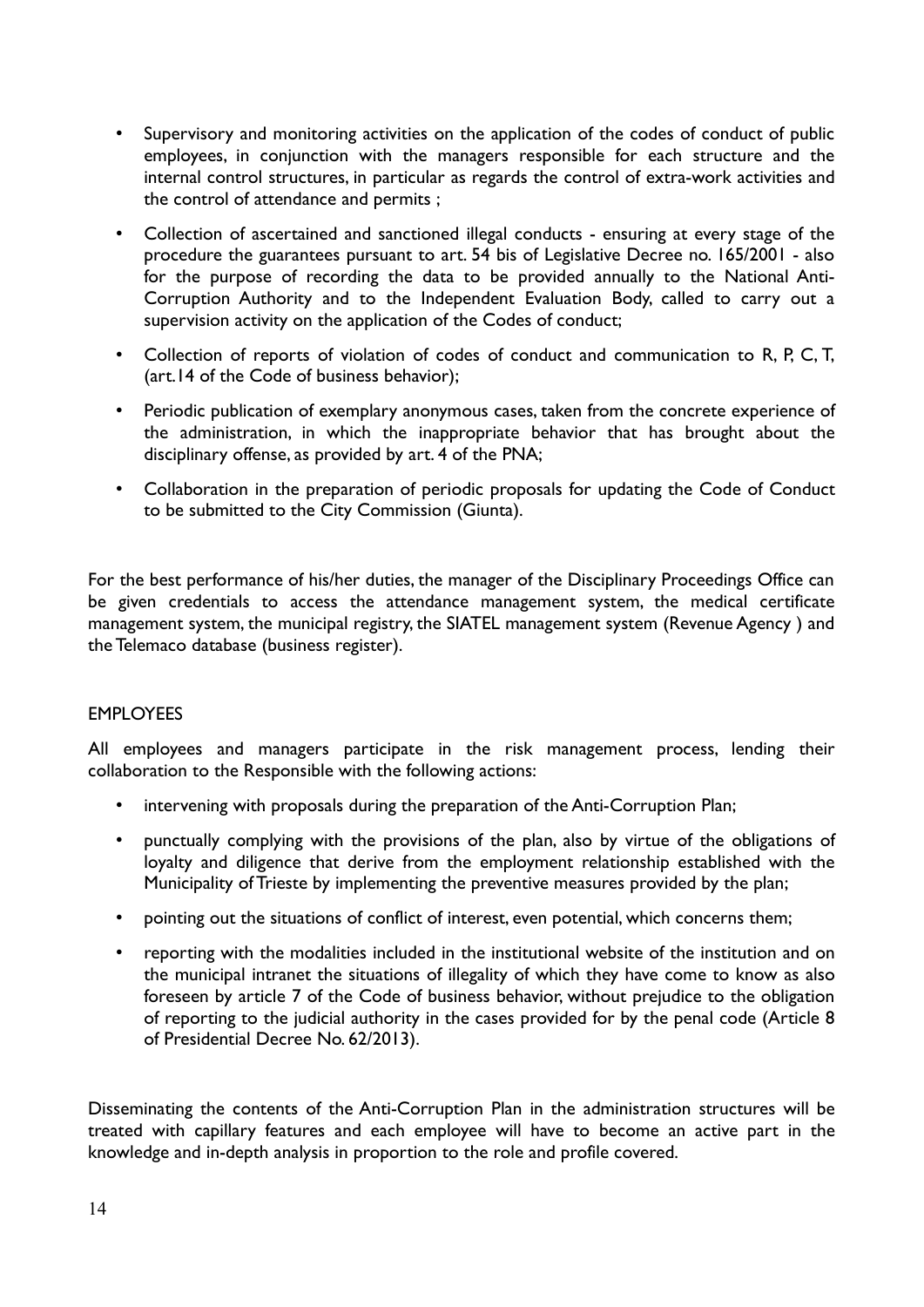Violation of the anti-corruption plan is a source of disciplinary responsibility.

The violation of duties is also relevant for the purposes of criminal, civil, administrative and accounting responsibility when the responsibilities are connected to the violation of corresponding duties, obligations, laws and regulations.

#### COLLABORATORS TO ANY TITLE

Collaborators observe, as compatible, the measures contained in the Plan and the rules of the Code of Conduct and report to the Supervisor the situations of abuse in the Administration of which they have become aware in carrying out the tasks assigned.

Collaborators are those who cannot be included among the employees but who carry out their professional activity in the context of the municipal services, that is, consultants with any type of contract or assignment, heads of organs and offices in direct collaboration of the political authorities, collaborators as suppliers of goods or services and who carry out works in favor of the administration, trainee, social workers (LSU).

# **SECOND PART (RISK MANAGEMENT)**

# **9. IDENTIFICATION OF RISK AREAS AND SENSITIVE PROCESSES**

The identification of the risk areas is intended to allow the determination of the most sensitive areas, so it is necessary to maintain a high level of attention where the preventive measures are already optimally activated, or implement them where they are imperfect.

Article 1, paragraph 16, of the Law no. 190/2012 identifies the areas of risk common to all public administrations, which refer to the proceedings of:

a) authorization or concession;

b) choice of the contractor for the assignment of works, supplies and services, also with reference to the selection method chosen pursuant to the code of public contracts relating to work, services and supplies, pursuant to Legislative Decree no.50 / 2016 (pursuant to Legislative Decree No. 163/2006);

c) granting and disbursement of grants, contributions, subsidies, financial aids, as well as the attribution of economic advantages of any kind to individuals and public and private bodies;

d) competitions and selective tests for the recruitment of personnel and career progressions pursuant to art. 24 of Legislative Decree no. 150/2009.

Further areas of risk for the Municipality of Trieste have been already identified, in the first Anti-Corruption Plan, through a process of analysis of the procedures carried out by the managers and on the basis of the experience gained and the organization of the body collected by the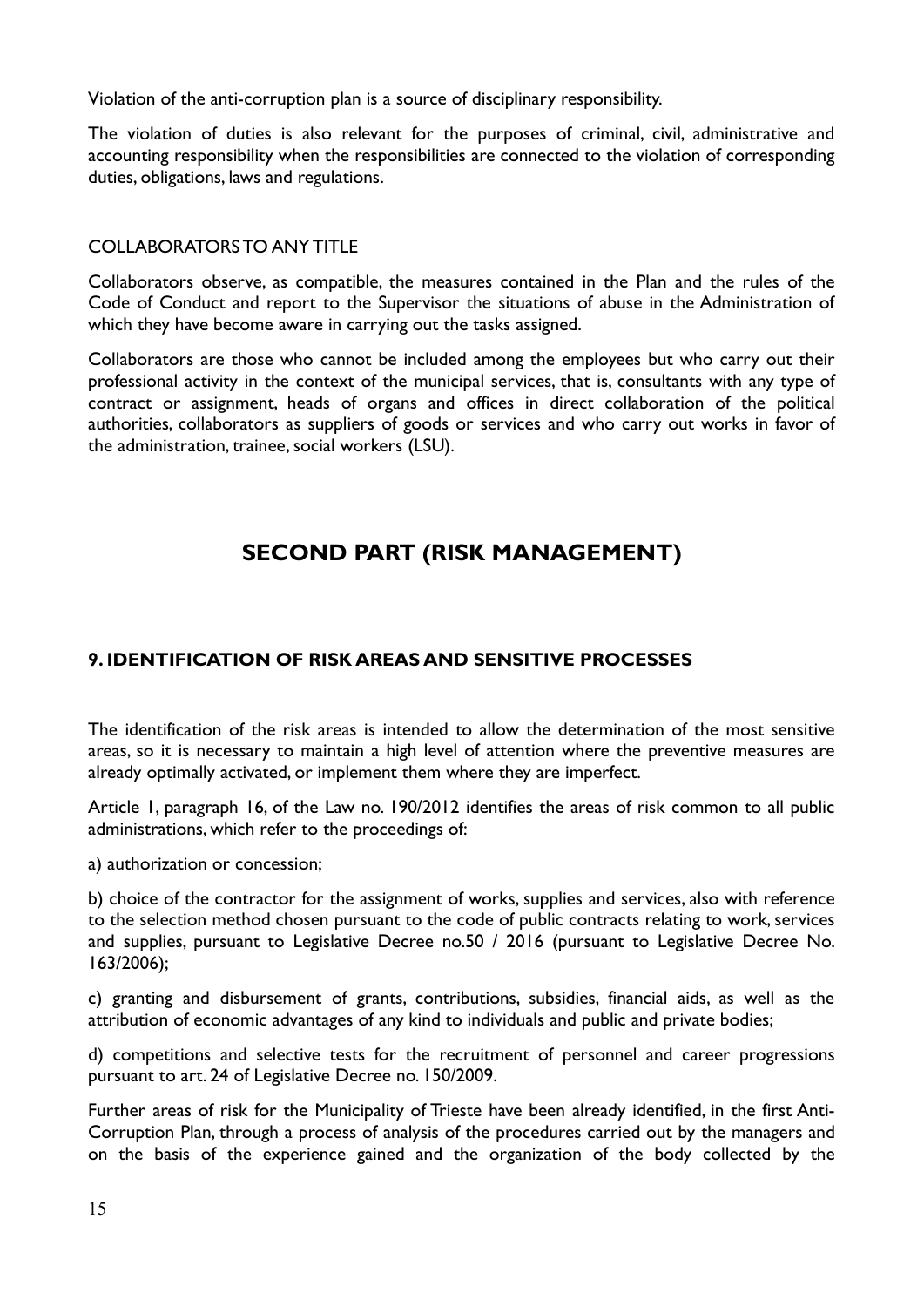Responsible.

The current update was oriented, according to the indications provided by ANAC with resolution no. 769/2020, to the identification of indicators related to the main and most recurrent prevention measures among those combined with specific risk areas.

# **9.1. ANALYSIS AND GRADUATION OF RISKS**

Procedures have been examined in all the different phases of the initiative, the preliminary investigation, and the adoption of the final act, so as to identify the greater exposure of the responsible subjects.

# **Risk graduation**

In approving the 2015 Plan, following the suggestions of the OIV, the Municipality of Trieste has adopted a risk grading method, already used by executives, for the various risk areas as perceived in each structure.

The method and its results are reported, the first, at the bottom of the present plan and, the second, in the annex relative to the single cards, offering the possibility to correlate the risk prevention measures to the gravity of the risk.

Such a representation of risk is an important starting point for defining priorities and scheduling the prevention and protection measures to be adopted.

What is emerging is an approval on the "average" risk level. This suggests that in the future the actual numerical values should be required.

# **Risk analysis**

As part of the analysis carried out on the risks and on the sensitive processes mapped, it was possible to detect several sensitive processes common to almost all the procedures which in turn provided, as a measure of contrast, the same general actions.

More specifically, the common sensitive processes, such as preliminary investigation segments or inter-procedural acts, were identified in:

- substitute declarations and self-certifications, present in numerous proceedings and necessary for access to various services, especially if on favorable terms;
- publication and transparency phase now provided for a large number of documents;
- knowledge of work procedures and standards of the procedure;
- stages following the adoption of the measures.

To respond to these common themes, the following measures were provided in the individual risk area tables:

- activation of checks (including random checks) eg on self-declarations and ISEE models;
- compliance with the transparency / publicity obligations of the activity performed;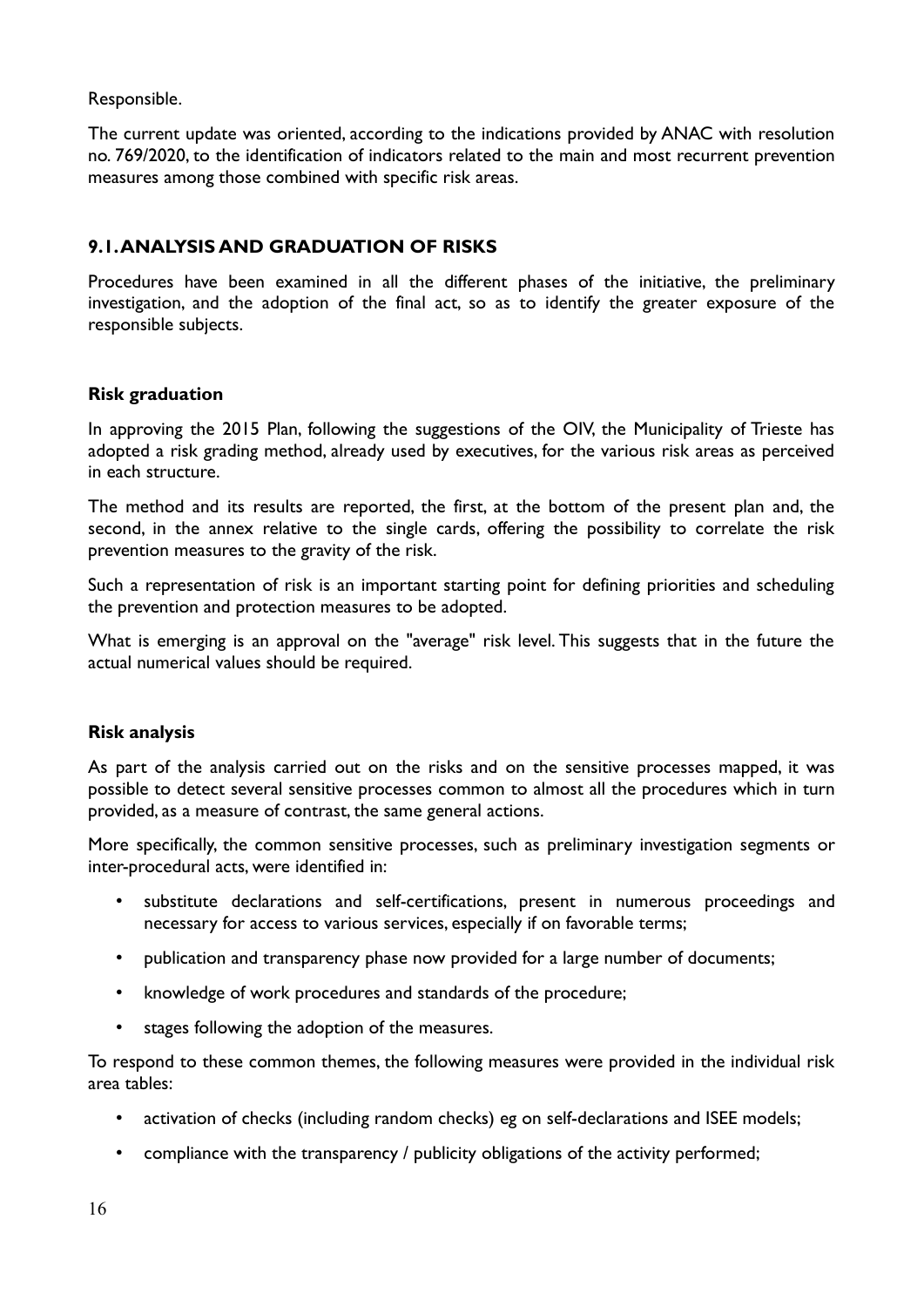- training activities for the personnel involved;
- compliance with standards and / or regulations where they exist:
- individual abstention in the event of a conflict of interest;
- recording / evidence of the results of the checks carried out;
- need for defined procedures;
- internal administrative regularity checks

The same can be better defined as measures of a general nature and will be described, in the following chapters.

# **9.2 RISK TREATMENT**

# **FIRST SECTION**

# **THE MEASURE OF TRANSPARENCY**

In the Mayor Mandate Program, transparency is understood as the way in which "the Municipality is willing to be observed by its citizens" to constitute a sort of "functional and transparent interface". The Municipality must become a "glass house" where the "Transparency of management and access to documents of the municipality must be guaranteed to citizens"

#### **Civic Network: "Transparent Administration" Section**

The section contains the data, documents and information whose publication is mandatory by law or those independently identified by the Municipality in relation to contents deemed worthy of attention.

The compendium of the data to be published, updated as required by the amendments to Legislative Decree no. 33/2013 due to the legislative decree no. 97/2016, is contained in the synoptic table attached to this Plan, drawn on the basis of the model prepared by ANAC with resolution no. 1310 of 12.28.2016.

This attached table shows, for each type of data, documents and information, offices responsible for the completeness and correctness of the contents of the publication, preparatory activities for identifying and/or processing them and for the final transmission to the office responsible for the publication, which operates through an in-house instrumental company.

To make it easier to update the data, we reiterate the opportunity to pursue simplifications and improve automatism, by the competent structures for the individual topics, in line with the institution's computerization plan.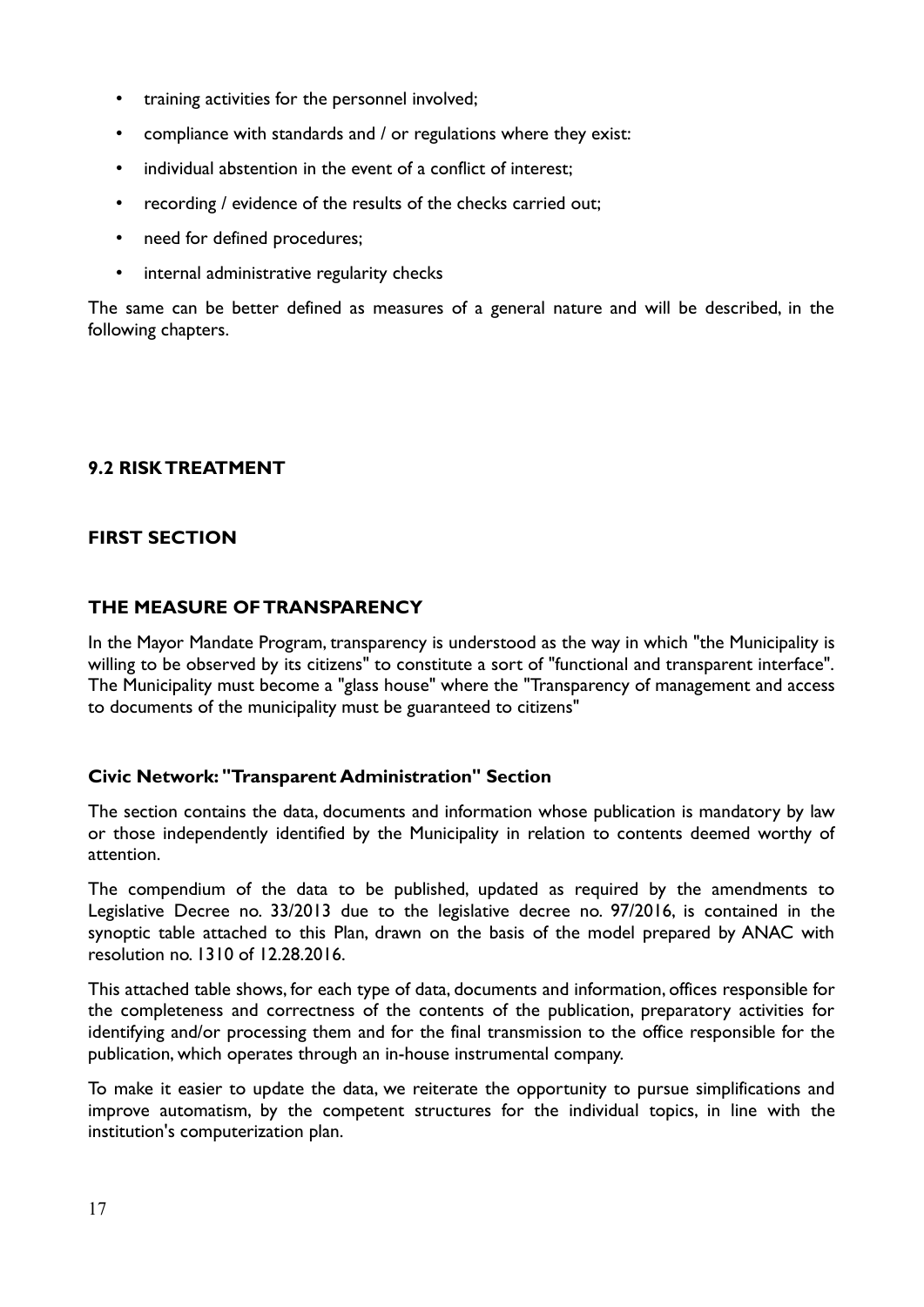For data that do not have a predefined deadline, update is guaranteed with the frequency indicated in the appropriate column, to ensure an adequate alignment with reality.

The duration of the publication obligation must be understood to be ordinarily set in accordance with current legislation, in five (5) years starting from 1st January of the year following the year in which the publication obligation begins and in any case until the documents published produce their effects.

At the end of the publication duration, documents can be removed and transparency is ensured through the institution of civic access as illustrated below.

With regard to the publication of the procedures followed during 2019, a rewriting work has been carried out in order to use a more accessible language, together with the updating of the information required by Legislative Decree no. 33/203. as amended by d. lgs n. 97/2016 in view of the restyling of the institutional website.

With regard to the publication of municipality managers' financial and income data, after the intervention of the Constitutional Court ruling no. 20 of 23.01.2019 and the subsequent ANAC resolution no, 586 on 26.06.2019, the only balance sheet of municipality top management to be published was the one relating to the Manager Secretary General.

# **Civic access**

Although civic access increases transparency towards citizens, enabling them to participate in the knowledge of the decision-making activity of administrations in an anti-corruption sense, it should be borne in mind that this right must be reconciled with the right to privacy of private citizens and with professional secrecy,

Civic access is governed by articles 5 and following of legislative decree no. 33/2013 as amended by Legislative Decree no. 97/2016 and completes the document access rules provided by the law on the procedure no. 241 of 1990.

Therefore, in the legal system, as also illustrated by ANAC with the guidelines referred to in Resolution no. 1309 of 12.28.2016, three different types of access can be distinguished:

- "documentary" access governed by Chapter V of Law no. 241/1990 to protect the juridically protected interests of citizens; the peculiarity is that the applicant must prove to be the holder of a "direct, concrete and current interest, corresponding to a legally protected situation and connected to the document to which access is requested";

- simple "civic" access to documents subject to publication obligations, introduced for the first time by art. 5, paragraph 1, of the decree to reorganize transparency, (Legislative Decree No. 33/2013), concerning the right of anyone to request the availability of documents and information whose publication is mandatory; constitutes a remedy for failure to comply with the publication obligations imposed by the law, superimposing on the publication duty, the right of the private party to access the documents, data and information affected by the default

- "generalized" access as per art. 5, paragraph 2, and subsequent articles of the aforementioned transparency decree as amended by Legislative Decree no. 97/2016 which introduces a high level of transparency by fully implementing the principle of freedom of information (the so-called FOIA Freedom of Information ACT) in order to favor widespread forms of control over the pursuit of institutional functions and the use of public resources and promote participation in the public debate; it represents a definitely innovative institution which translates into a right of access not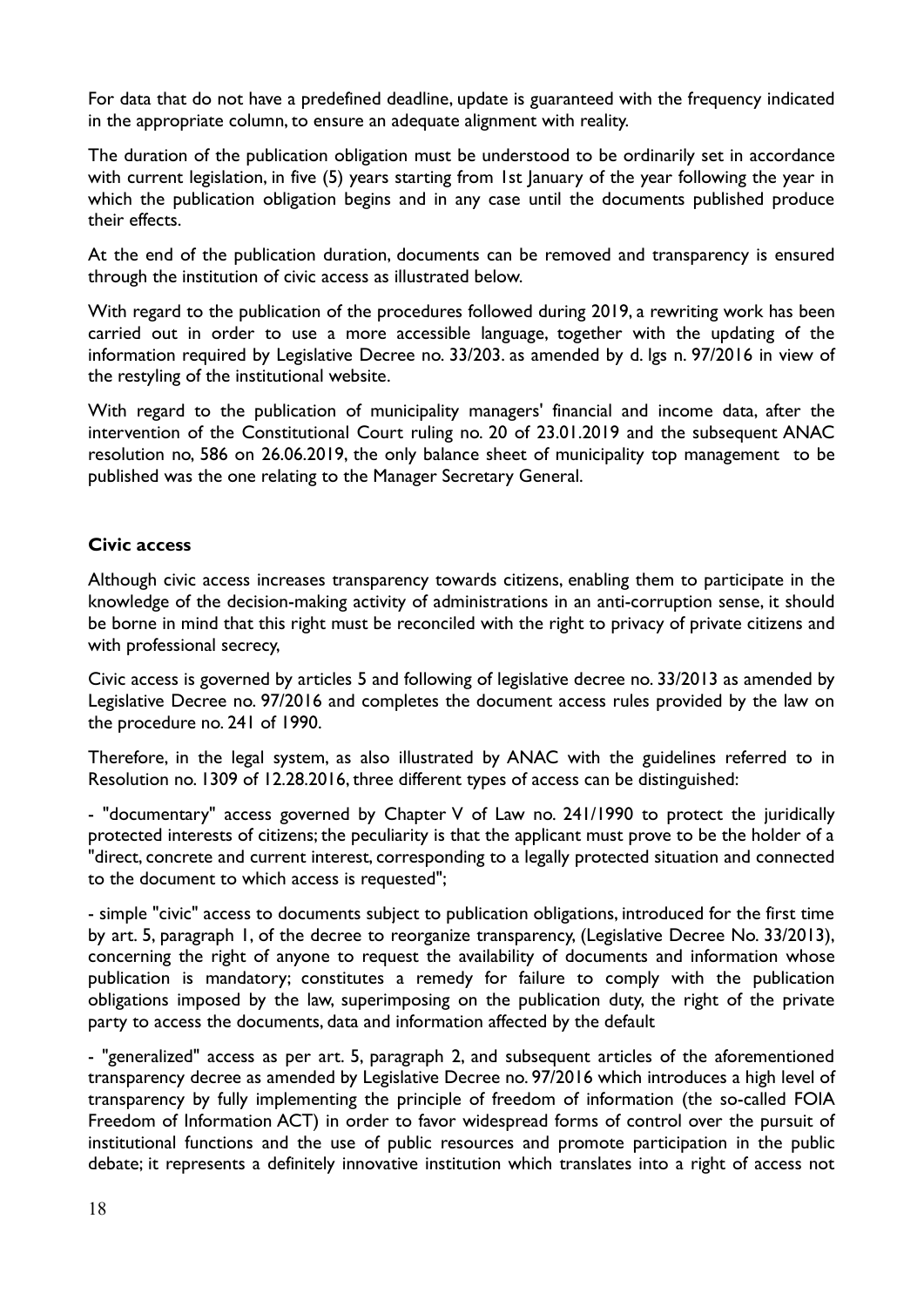conditioned by the ownership of legally relevant situations and having as its object all the data and documents and information held by the public administrations, further than those for which a publication obligation is established provided for in the same decree or other regulations.

There are limits to access to protect public and private interests that may be prejudiced by the dissemination of certain information.

#### Absolute limits (Article 5 bis, paragraph 3)

Generalized access is excluded in cases where a rule of law, based on a prior and general assessment, to protect priority and fundamental interests, definitely provides for the non-ostensibly of data, documents and information or allows it according to particular conditions, methods and / or limits inherent to:

a) State secrecy pursuant to art. 39 of the law of 3 August 2007, no. 124;

b) other cases of prohibition of access or disclosure provided for by the law, including cases in which access is subject to the regulations in force to compliance with specific procedures or limits, including those referred to in art. 24, paragraph 1, of Law no. 241 of 1990 that relate to:

1) the disclosure prohibitions expressly provided for by the government regulation referred to in paragraph 6 of the art. 24 of law 241/1990 and the regulations of public administrations adopted pursuant to paragraph 2 of the same article 24;

2) in tax proceedings, to the particular rules governing them;

3) with regard to the activity of the public administration aimed at issuing legislative, general administrative, planning and planning acts, with the particular provisions that regulate their training;

4) in selective proceedings, to the exclusion of administrative documents containing information of a psycho-aptitude nature relating to third parties.

Beyond the cases indicated above, there are limits (relative or qualified exceptions) placed to protect public and private interests of particular legal importance listed in paragraphs 1 and 2 of art. 5 bis of the transparency decree.

#### Relative limits (Article 5 bis, paragraph 1)

The regulation of generalized civic access provides for the possibility of rejecting the request if the refusal is necessary to avoid a concrete prejudice to the protection of one of the public interests inherent in:

a) public security and public order;

- b) national security;
- c) defense and military matters;
- d) international relations;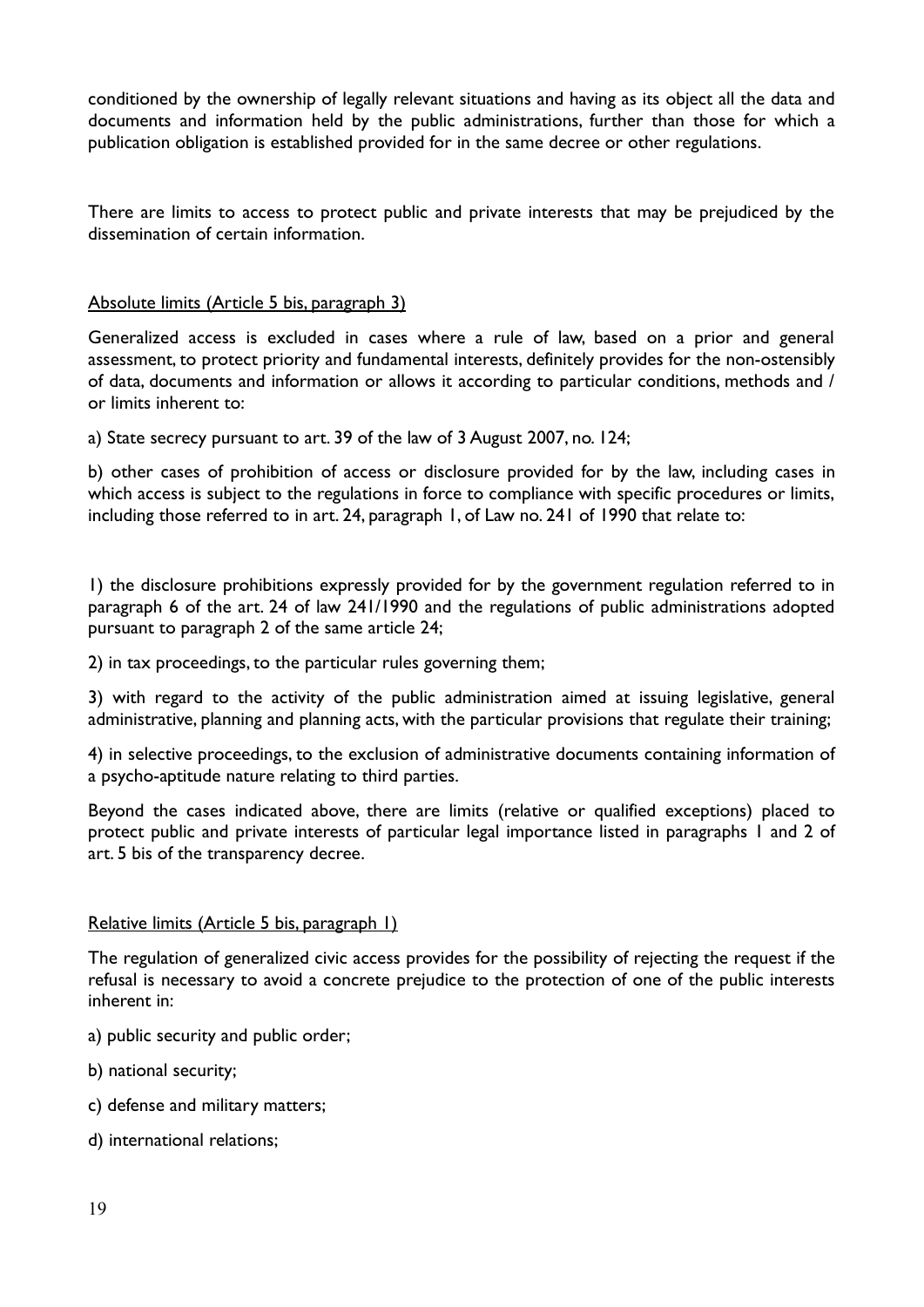- e) political, financial and economic stability of the State;
- f) investigations into crimes and their prosecution;
- g) regular performance of inspection activities.

In addition, pursuant to article 5 bis, paragraph 2, the refusal is necessary to avoid the concrete prejudice to the protection of the private interests specifically indicated by the law, namely:

- a) protection of personal data;
- b) freedom and secrecy of correspondence;

c) economic and commercial interests of a natural or legal person, including intellectual property, copyright and trade secrets.

#### Relationships between generalized access and document access

Given that simple civic access responds to the need to resolve the administration's failure to comply with publication obligations, the difference between generalized access and document access is to be sought through a balance of the right of transparency and the need for confidentiality of public or private third parties.

The deepest protection lies in the access to documents, that is to guarantee as much as possible access to administrative documents whose knowledge is necessary to take care of or defend their legal interests, subject to compliance with the interest in protecting the right to privacy of third parties.

Vice versa, if a request for document access is denied due to lack of the assumption of the qualified legal situation to be protected, and there is no infringement of third parties' interests, the request of the same document can be accepted as a generalized access since this right is wider.

#### Organizational measures to implement general civic access

The page of the Transparent Administration Section of the Institutional Site dedicated to civic access contains the forms, the referring subjects and the contact details to activate this right.

All requests, even if not directly received by the Transparency Manager, are brought to his attention to ensure a uniform treatment.

Normally the requests and the relative responses are up to the structures responsible for the subject, while the Transparency Managerkeeps the power to provide for any cases of delay or inertia or in the case of multidisciplinary requests.

In order to make it possible to create the "register" of civic accesses, also to be published on the institutional website every six months, a special title was prepared in the sectional protocol of the Responsible on which the entrances and departures are recorded, for a prompt evidence of traffic and timing

# **Liability arising from the violation of the Transparency provisions**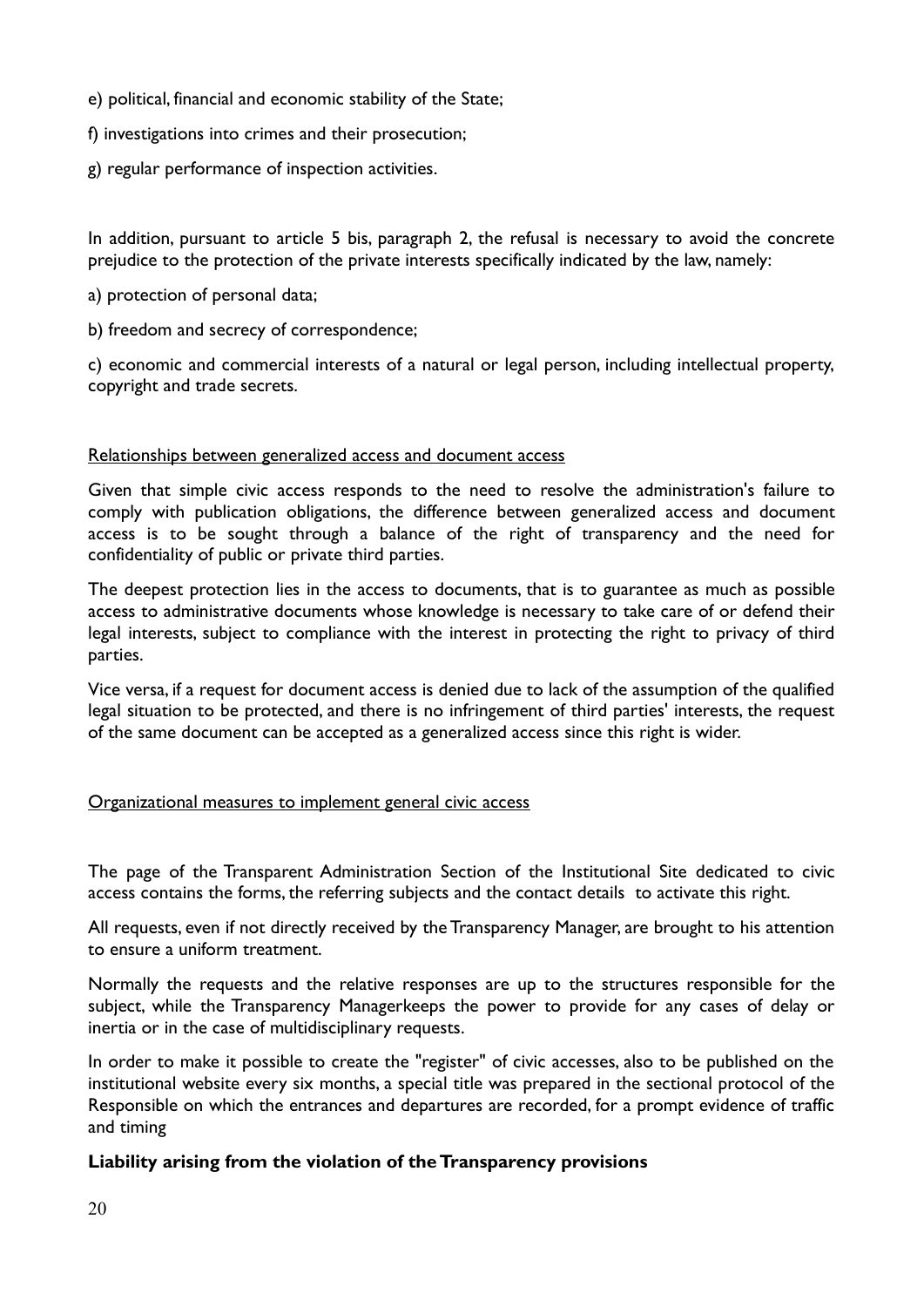The changes made to Legislative Decree no. 33/2013 concern the extension of the liability system, as well as the non-fulfillment of publication obligations, including the refusal, deferral and limitation, outside the cases permitted by the regulations (art. 5 bis of the legislative decree no. 33/2013 as introduced by Legislative Decree no. 97/2016) of civic access.

In the cases of non-fulfillment mentioned above, managers respond according to their managerial responsibility.

# **Strategic Objective**

The need to include strategic objectives aimed at achieving greater levels of transparency, represented in art. 10, paragraph 3, of Legislative Decree no. 33/2013, as amended by Legislative Decree no. 97/2016, can be oriented to the definition of flows for the automation of the publication on the transparent section to be broken down into specific objectives within the digital transition, provided by the rules on the digitization of the public administration.

#### **SECOND SECTION**

# **A) OTHER MANDATORY MEASURES (provided by the PNA)**

#### **Code of Conduct**

The law no. 190 of 6 November 2012, containing "Provisions for the prevention and repression of corruption and illegality in the public administration", which amended art. 54 of the legislative decree no. 165 of 2001, provides for the adoption of an internal code of conduct for each administration.

The Municipality of Trieste has adopted, in accordance with the ANAC guidelines, its own internal code of conduct by resolution of the City Council no. 31 of 01.01.2014.

The updated Code of Conduct was approved by the Town Cabinet with resolution no. 234 of 24.05.2018 and entered into force, replacing the previous one, on 13.06.2018.

The new Code of Conduct was widely disseminated, published on the corporate website of the Municipality and each Manager was invited by the Director of Human Resources to send the Company Code of Conduct to employees.

In addition, copies of the code were sent to private subjects that supply goods, provide services or carry out works in favour of the Municipality of Trieste.

The explanatory report published in the Transparent Administration Section of the institutional website of the Municipality specifies the changes and innovations made, including the implementation of regulatory changes in the field of Whistleblowing, highlighting the role of managers in the realization of organizational well-being as a positive element also in order to achieve the optimization of the quality of services offered to citizens.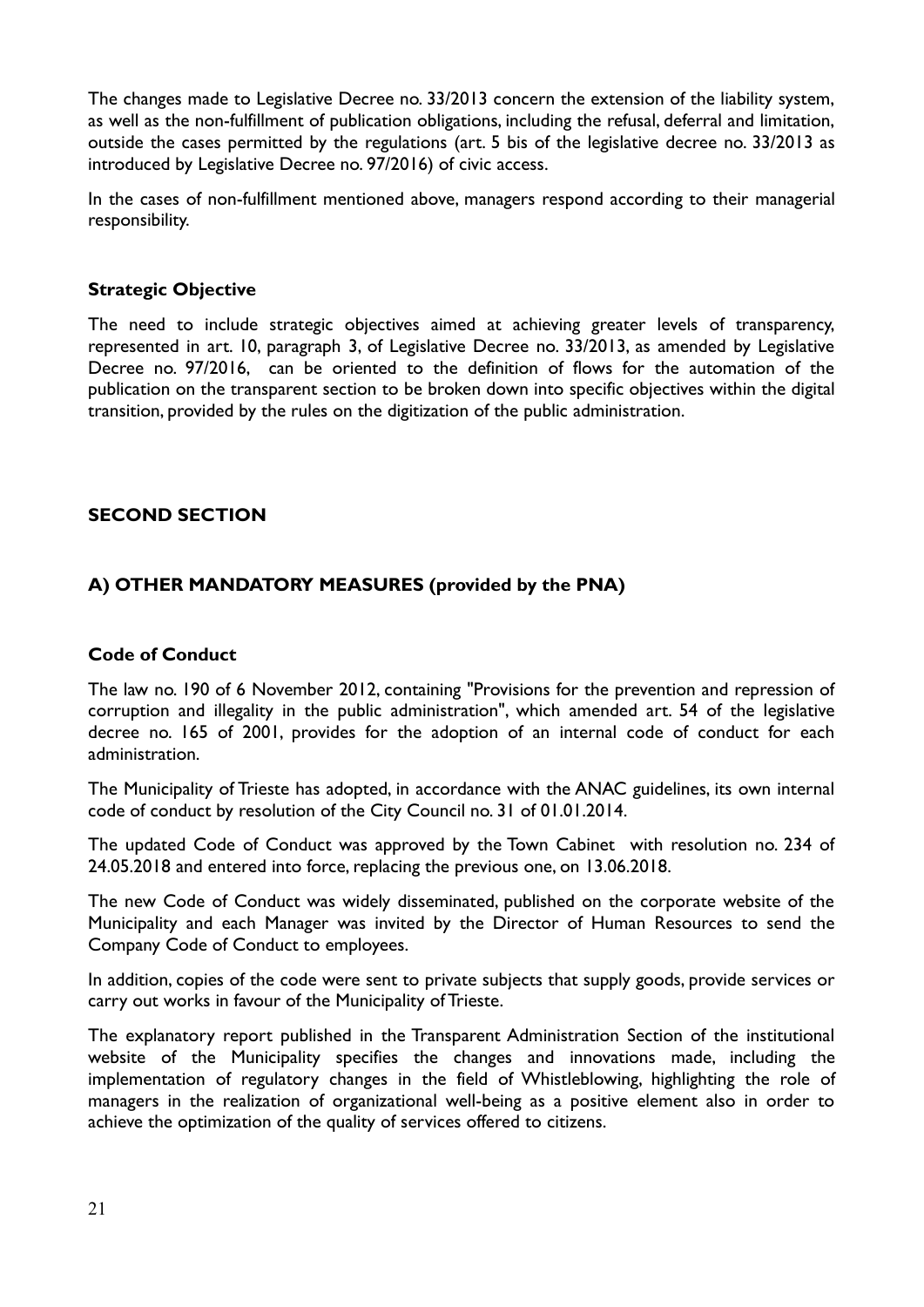# **Staff rotation**

The rotation of personnel is to be considered as a preventive organizational measure aimed at limiting the consolidation of relationships that can feed improper dynamics in administrative management. The alternation reduces the risk that a public employee, dealing for a long time with the same type of activity, services, procedures and establishing relationships always with the same users, can be subjected to external pressures or can establish relationships potentially capable of activating inadequate dynamics .

Furthermore, the turnover of personnel is a measure of organizational enhancement since it allows greater flexibility and extension of the use of personnel. The staff turnover is a measure of organizational benefit since it allows greater flexibility and expansion of staff use and enhancement of internal resources, without any prejudice for professional specializations.

In the Municipality of Trieste a systemic rotation is produced as a consequence of the natural turnover (new hires compared to retirement) so that the level approaches the established rotation rate.

#### **Rotation discipline**

*Subjective scope*: managers, POs, process managers, tender and competition commissioners and employees.

*Objective rotation areas of managers*: in addition to and with a prevalence criterion with respect to the rules on the assignment of managerial positions in force in the institution, the rotation must involve at least 20% of the management positions over a period of 5 years.

The rotation must be carried out in compliance with the professional requirements and may involve a greater number of management positions to ensure the exchange of professionalism between the areas subject to greater or lesser risk.

*Objective areas of rotation of the organizational positions*: the rotation of the officials (PO) is determined with a phase shift of one year compared to that of the managers and takes place every 5 years. It must cover at least 20% of the organizational positions in each individual Area.

*Objective areas of rotation of the processors other than the organizational positions*: the rotation of those responsible for the processes at risk takes place, within the same Area, every 5 years with a phase lag of 2 years compared to that of managers.

*Objective areas of rotation of employees*: employees not belonging to the previous groups operating in the risk areas must, in any case, rotate on a five-year basis for a percentage of 20%.

Rotation is anticipated immediately in the event of conflict of interest relating to the functions attributed to the managerial position held during the course of a year.

The staff rotation procedures must be accompanied by adequate training about the new subjects that will be treated. This presupposes participating in training moments designed to better prepare the staff for the new assignment.

In sectors most exposed to the risk of corruption, other organizational preventive actions must be adopted so as to have a similar effect to that of rotation,

As for the extraordinary rotation to be applied after the occurrence of corrupt phenomena, this hypothesis is related to the ordinary powers conferred by the d. lgs n. 165/2001 to managers (art.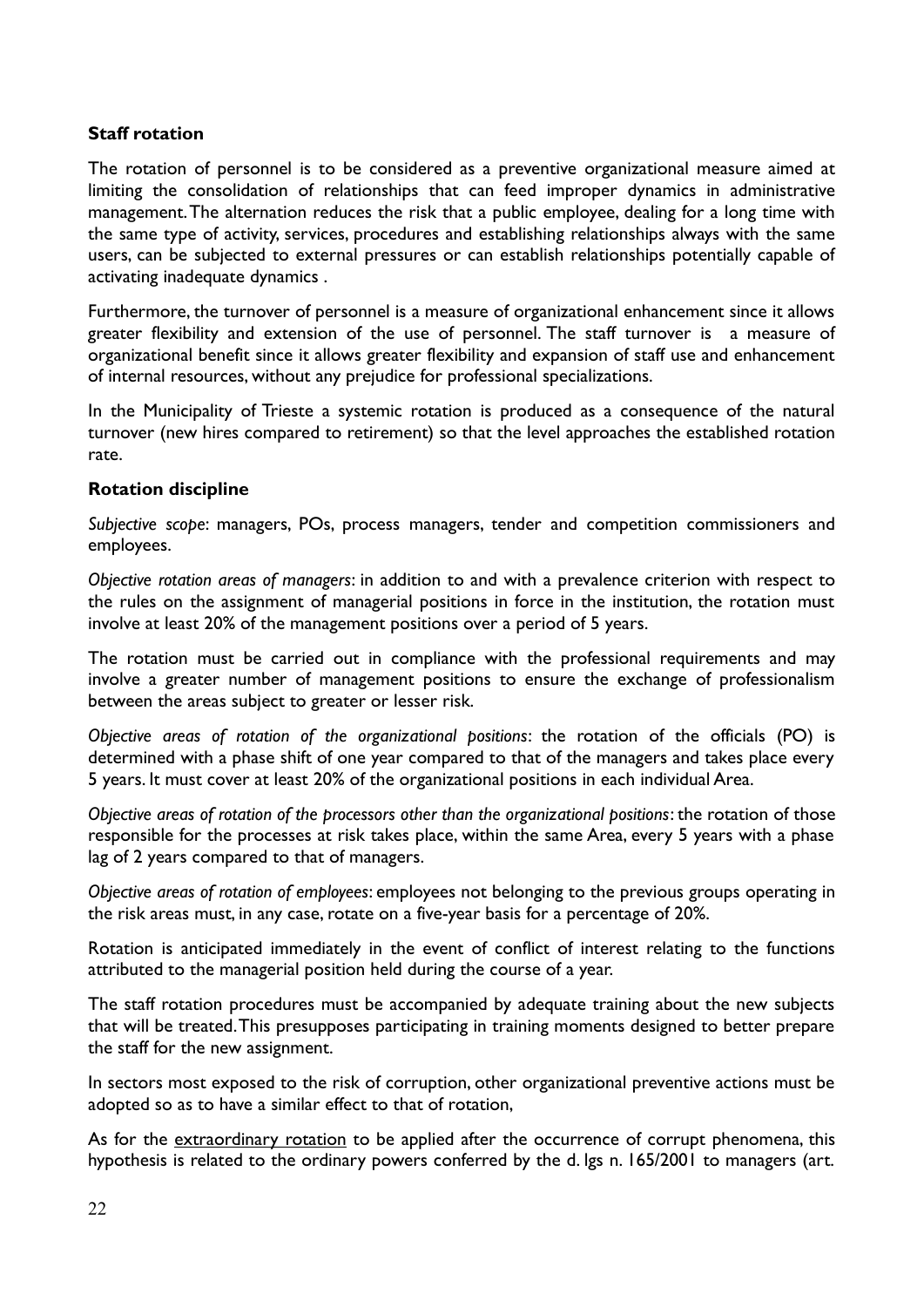16, paragraph 1, letter l-quater) and is jointly implemented by the Manager and the Disciplinary Procedures Office.

#### **Potential conflicts of interest - Abstention obligation in case of conflict of interest**

Pursuant to the Law no. 241/90 on the administrative procedure the case of conflict of interest the person in charge of the procedure must abstain, signaling any situation of conflict, including potential.

In the public sector, the conflict of interest occurs in situations where a secondary interest interferes or could tend to interfere with the primary interest, invalidating the ability of the public official to act in accordance with his/her duties and responsibilities towards the community.

The OECD (Organization for Economic Cooperation and Development) has identified three types of conflicts of interest:

- A real conflict of interest that involves a conflict between the public mission and the private interests of a public official, in which the latter has private interests that could unduly influence the fulfillment of his public obligations and responsibilities;
- An apparent conflict of interest that exists when it seems that the private interests of a public official may unduly influence the fulfillment of his obligations, but, in fact, this is not the case;
- A potential conflict of interest that occurs when a public official has private interests that could give rise to a conflict of interest if the official were to take on specific official responsibilities in the future.

In addition, numerous bodies have defined the typical types of conflict of interest in specific sectors, such as a group of Member State experts with the coordination of the OLAF Prevention of Fraud Unit (Unit D2) which issued the Guide management practice drawn up with reference to conflicts of interest in tender procedures in the framework of structural actions to which reference is made for further information.

The code of conduct of the public administrations D.P.R. no. 62 of 16.04.2013 in particular provides for two general cases:

- that referred to in Article 6 (which corresponds to the specification of Article 4 of the Code of Business Conduct) according to which the employee informs the office manager in writing of all the direct and indirect reports of collaboration with private subjects, in any way paid, that they have or have had in the previous three years. The employee must refrain from making decisions or carrying out activities in situations of conflict, even potential.
- that referred to in Article 7 (which corresponds to the specification of Article 5 of the Code of Business Conduct) according to which the employee abstains from participating in the adoption of decisions or activities that may involve his own direct and indirect interests or if there are serious reasons of convenience. The responsible manager decides on the abstention.

From article 6, as highlighted in the Guidelines for the adoption of the Codes of conduct in the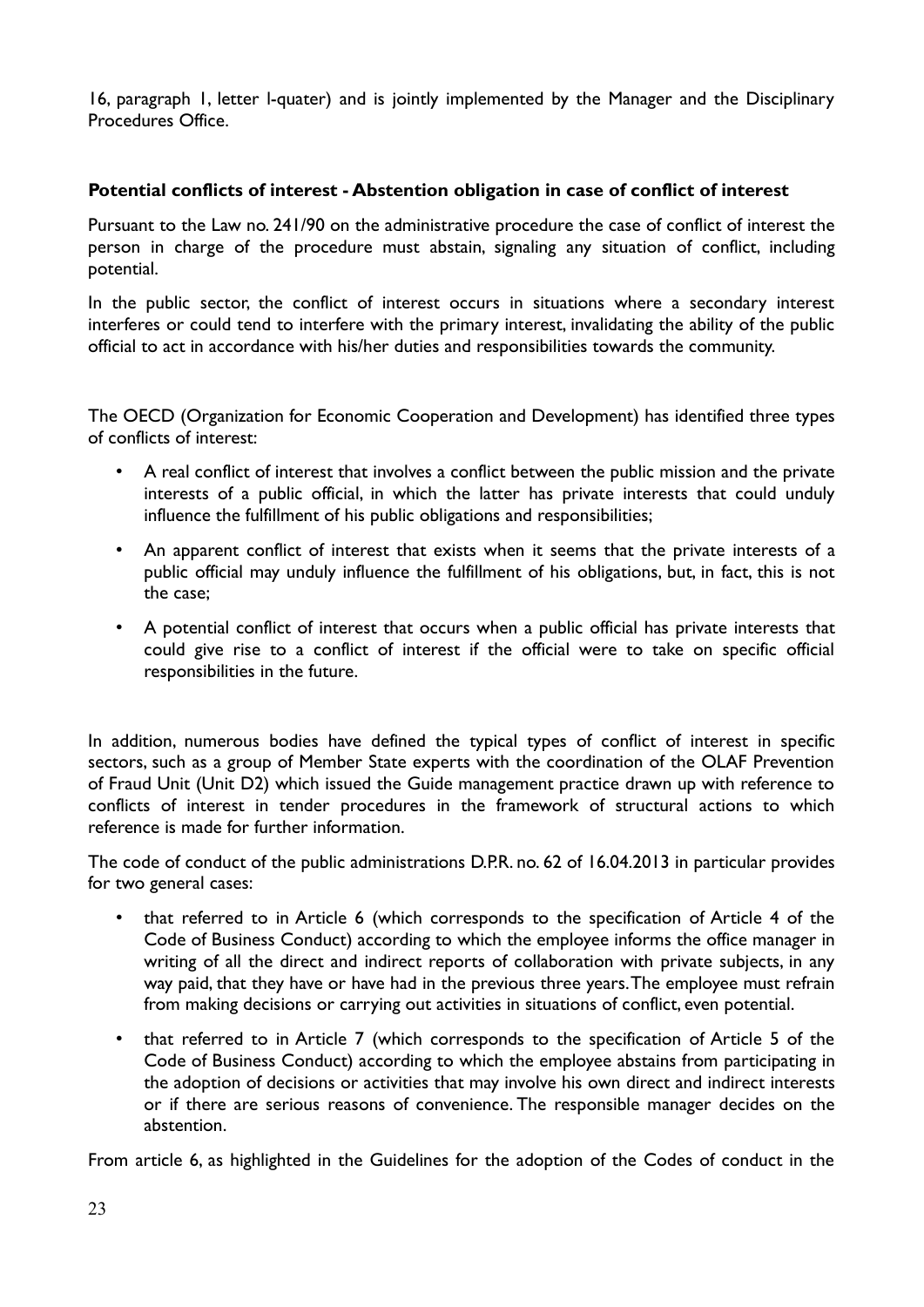institutions of the NHS issued by the ANAC with Resolution no. 358 of 29/03/2017, we draw a further distinction between:

- direct conflict of interest, or that involves the satisfaction of an interest of the person required to comply with the Code;
- indirect conflict of interest, or that concerns entities or individuals other than the subject required to comply with the Code but connected to it.

Finally, for the near future, the last elaborations of the ANAC with the articulated guidelines (see consultation on the site of 11.19.2018) for the identification and management of conflicts of interest in contract awarding procedures public.

Compliance with the obligation of abstention in the event of a conflict of interest is facilitated by the dissemination of specific forms containing the declarations relating to the cases provided by the Codes of conduct to be used in the event of even only the potential existence of a conflict.

The conflict and abstention verification system is articulated in the institution through the following phases:

- compilation of the model by employees who find themselves in one of the conflict situations identified by the code in relation to the practices dealt with;
- in the case of Article 6 the employee must abstain independently and the manager must only take note of it;
- in the case of art. 7 the verification of the conflict and the decision on the abstention is taken by the manager who pronounces himself at the bottom of the declaration about the existence of the conflict and, if so, indicates how to overcome it (for example the abstention on the part of the employee and / or the invocation of the practice by the manager);
- transmission of a copy of the complete declaration of the decision to the Anti-corruption Officer.

The procedure is completed with an annual monitoring through the registration, by the Anti-Corruption Office, of the details of each type of conflict, with the prescriptions identified the date of beginning and closure of the same, in order to quantitatively measure the phenomenon, evaluate the effectiveness of the measures adopted to resolve conflict cases and identify any emerging organizational critical issues.

As a preventive measure the articles of the Code of Conduct indicated above will be to submitted to new hires, requesting their signature and a declaration of non-existence of the conflict to those who are transferred from one office to another

# **Performance of office assignments - extra-institutional activities and assignments**

Among the obligations provided for by L. no. 190/2012, the adoption of a provision aimed at identifying the duties prohibited to employees is also included.

At the Municipality of Trieste, the subject was already governed by a specific regulation containing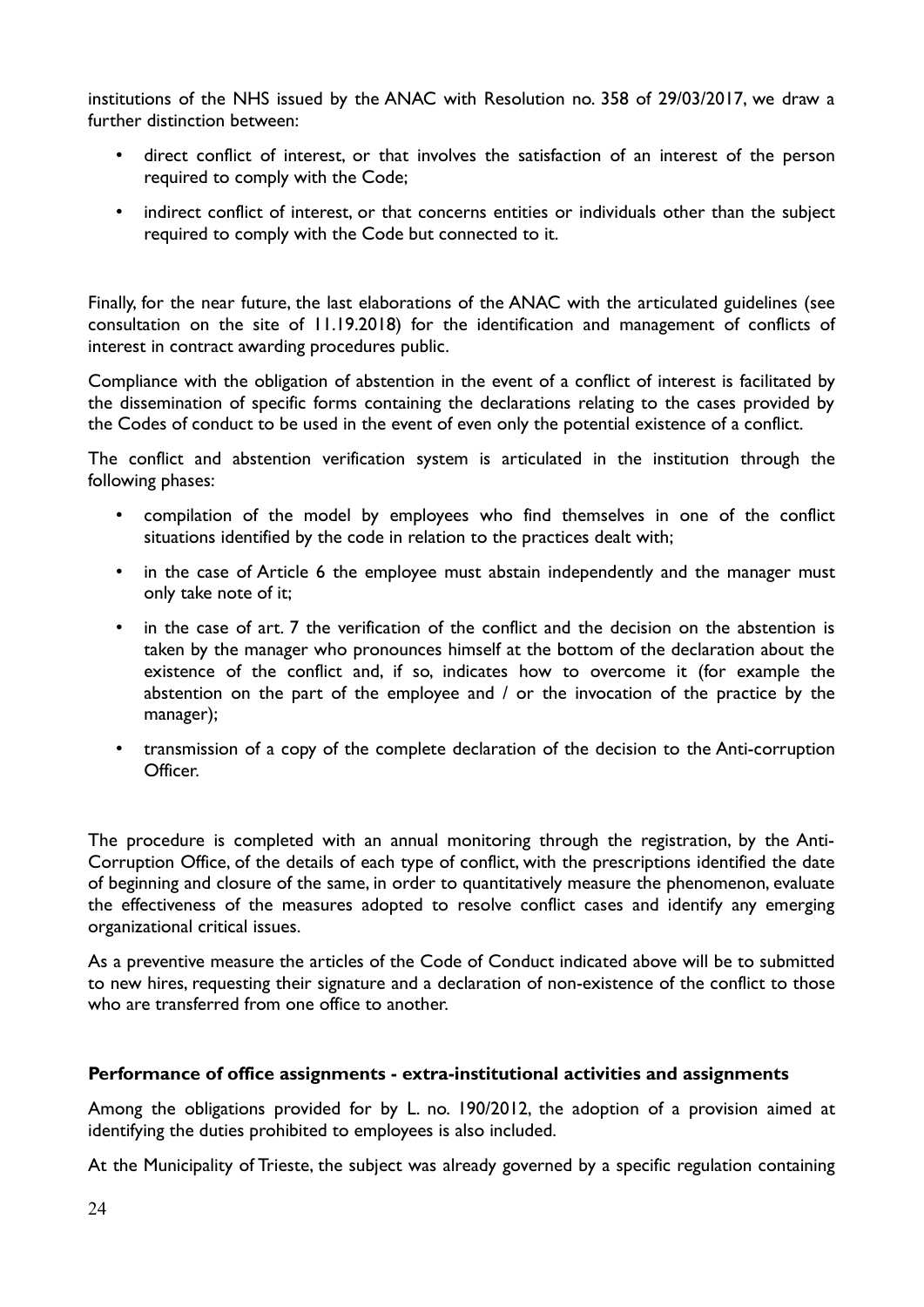the "regulation of activities and non-working duties" which, adopted in 1999, was subsequently supplemented by specific provisions of the regulation on part-time and the Code of conduct company approved in 2014.

In order to give an organic and unitary structure to the matter, the competent Human Resources office has prepared a single regulatory text, including all the relevant regulations and in line with the Code of Conduct, approved with joint resolution no. 627 of 4 December 2017 and entered into force on 22 December 2017.

## **Conferral of management positions in the case of particular activities or previous assignments**

The following are the reference standards and the measures envisaged:

**Article 3, paragraph 4, of Legislative Decree n. 39/2013 Non-assignment of offices in the event of conviction for crimes against the public administration**

**Article 35-bis, paragraph 1 letter b, of Legislative Decree n. 165/2001, "prevention of corruption in office assignments"**

**Article 4 of Legislative Decree n. 39/2013 Non-transferability of positions in state, regional and local administrations to subjects coming from private law bodies regulated or financed**

# **Article 7 of Legislative Decree n. 39/2013 Non-assignment of appointments to members of political bodies at regional and local level**

To verify compliance with the aforementioned rules, executives are asked to provide a declaration on the absence of non-assignability causes; any subsequent occurrence of a cause for nonassignment resulting from a criminal conviction must be promptly communicated.

The control of all the declarations is carried out by acquiring the certificates of the criminal record with regard to the case of art. 3, paragraph 4 of Legislative Decree n. 39/2013.

# **Article 5, paragraph 9, of the Legislative Decree n. 95/2012 modified by article 6 of the Legislative Decree n. 90/2014 converted with amendments from L. n. 114/2014. Reduction of public administration expenses**

To ensure compliance with the ban in question, the following directive applies to the competent offices:

"In announcing the comparative procedures for study and consulting assignments, the notices will state as a condition for the admission to participation the non-existence of the state of retirement within the period of the contractual service."

In line with the directives of the previous plans, in the individual contracts stipulated since 2015 with the managers, a substitute declaration has been included attesting the non-existence of the state of quiescence. A similar declaration must be included in contracts relating to study and consulting assignments.

Sample declarations will be made on the declarations acquired, for subjects born before 1970, according to the general rules also through the consultation of the databases of other institutions.

#### **Specific incompatibilities for managerial positions Chapter V - VI of Legislative Decree n. 39/2013**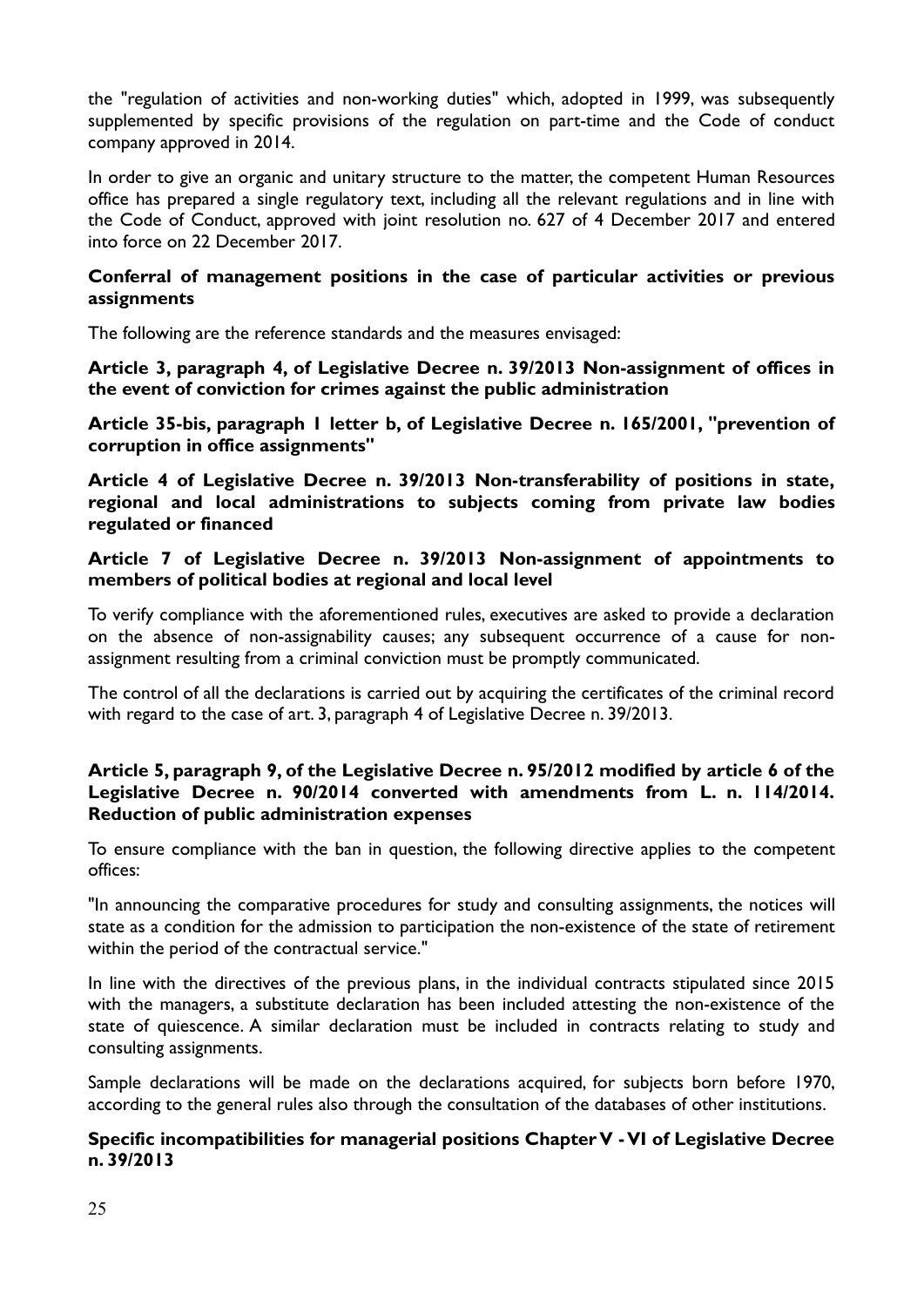The institution's managers are required to submit a declaration of non-existence of a situation of incompatibility to be updated every year. In the case before the expiration of the previous declaration there is a cause of incompatibility the same must be promptly communicated.

The aforementioned declarations will be checked on a sample basis according to the general rules.

# **Article 35-bis, paragraph 1 letters a) and c), of Legislative Decree n. 165/2001, "preventing the phenomenon of corruption in the formation of commissions"**

In order to ensure compliance with the aforementioned mandatory regulation, the following directive is established aimed at the bodies of the entity that are in the situation of appointing competition, selection or tender commissions:

Participants in the competition, selection or competition commissions must be required to sign the individual substitutive declarations concerning the non-existence of convictions, even with a final judgment, for the offenses set forth in Chapter I of Title II of the Book of the Code criminal.

On declarations, the offices will have to carry out random checks by consulting the register.

# **Activities following termination of the employment relationship (pantouflage revolving doors)**

# **Article 53, paragraph 16 ter, of Legislative Decree n. 165/2001, added by article 1, paragraph 42, letter l) of the l. n. 190/2012**

To comply with the aforementioned rule, the following directive has been explicitly established for the Contracts Service:

In the calls for tenders or in the preparatory deeds for assignments, also through negotiated procedure, the subjective condition of not having concluded subordinate or autonomous employment contracts and in any case not having assigned tasks to former employees who have exercised authoritative or negotiating powers for public administrations account towards them for the three years following the termination of the relationship.

Likewise, the exclusion from the awarding procedures towards the subjects for which the situation mentioned in the previous point has emerged will be ordered.

Consequently, in the contracts for the assignment of works, services and supplies, specific termination clauses will be included if the declarations regarding compliance with this condition are not made by the subjects dependent on the contracting companies.

Furthermore, at the time of termination of the service, the managerial staff or the persons in charge of organizational positions are asked to sign a document containing the explanation of the prohibition in question, with which the subject undertakes not to perform work, either by way of work subordinate is self-employed, for three years following the termination of the relationship with the recipients of the measures adopted or contracts concluded with the decision-making contribution of the employee in the last three years of service.

# **Protection of the employee who reports offenses (also known as Whistleblower)**

The matter, introduced into the public service with the anti-corruption law 190/2012 through the art. 54 bis of the legislative decree no. 165/2001 on the organization of work employed by public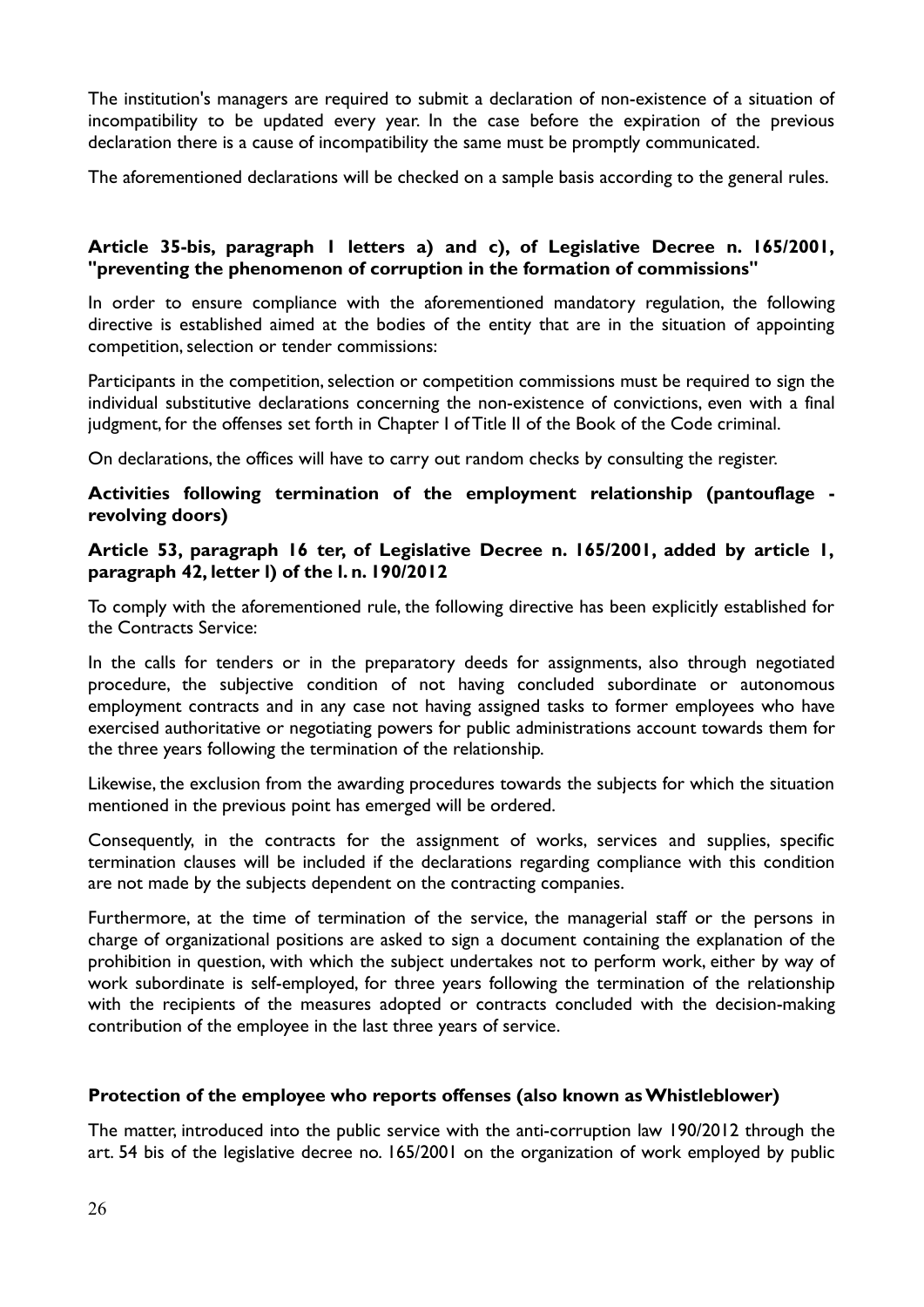administrations, has just been reformed with Law no. 179 of 11.31.2017 in particular, with respect to the protection of the employee who reports any illegal activity explicitly prohibiting retaliatory effects against him or her and absolutely conditioning the disclosure of the identity of the employee, even when it is indispensable for the defense of the accused.

These changes were also referred to in the update of the Code of Conduct.

Although not modified, until the issuing of new guidelines by the ANAC, account is taken of those that occurred with the determination no. 6 of 04.28.2015 dell'ANAC which were already incisive about the need to use technical measures to preserve the confidentiality of the identity of the reporting person.

Reports of violations or irregularities, offenses or conduct that are in any case detrimental to the entity can be made by employees in the strict sense, to which are added the collaborators or consultants with any type of contract or assignment and the workers as well as the collaborators to any title of companies supplying goods or services or carrying out works in favor of the administration.

The aforementioned subjects are referred to the privacy protection measures illustrated in this paragraph.

To guarantee the privacy of the informant, the aforementioned reports may be addressed to the Responsible of the Municipality of Trieste, in one of the following ways:

- by e-mail to the box of the Manager (responsible.anticorruzione@comune.trieste.it) entitled "RESERVED - CONFIDENTIAL";
- by postal service or by internal mail, with the indication "RESERVED CONFIDENTIAL" written on the closed envelope;

or directly to the ANAC, to the e-mail address whistleblowing@anticorruzione.it or to the ordinary judicial authority or to the accounting one (Court of Accounts) as provided for by the article 54 bis of the legislative decree no. 165/2001, as amended by law no. 179/2017.

In the event that the report concerns the Responsible, the same will be sent directly to the ANAC to the e-mail address whistleblowing@anticorruzione.it.

The report requires the use of the specific form, prepared on the basis of the facsimile provided by ANAC, available, together with these procedural indications, on the municipal intranet "Main menu / tools / modules and models" [\(http://comnet/main/index.php?](http://comnet/main/index.php?option=com_content&view=article&id=19&Itemid=49) [option=com\\_content&view=article&id=19&Itemid=49\)](http://comnet/main/index.php?option=com_content&view=article&id=19&Itemid=49) and on the institutional site of the Municipality of Trieste in the section "Transparent Administration / General Provisions / Transparency and Corruption Prevention Manager" ([http://amministrazionetrasparente.comune.trieste.it/disposizioni-generali/segnalazioni-di-illecito](http://amministrazionetrasparente.comune.trieste.it/disposizioni-generali/segnalazioni-di-illecito-whistleblowing/)[whistleblowing/](http://amministrazionetrasparente.comune.trieste.it/disposizioni-generali/segnalazioni-di-illecito-whistleblowing/)).

The Responsible preliminary examines the reliability and complexity of the reported facts and decides whether to start a preliminary investigation to be conducted personally or, if deemed appropriate, appointing a working group to be used for carrying out the investigation.

The members of the group are bound to the same obligations of confidentiality as the Responsible.

The following subjects do not enjoy the protections provided by the art. 54 bis of Legislative Decree 165/2001: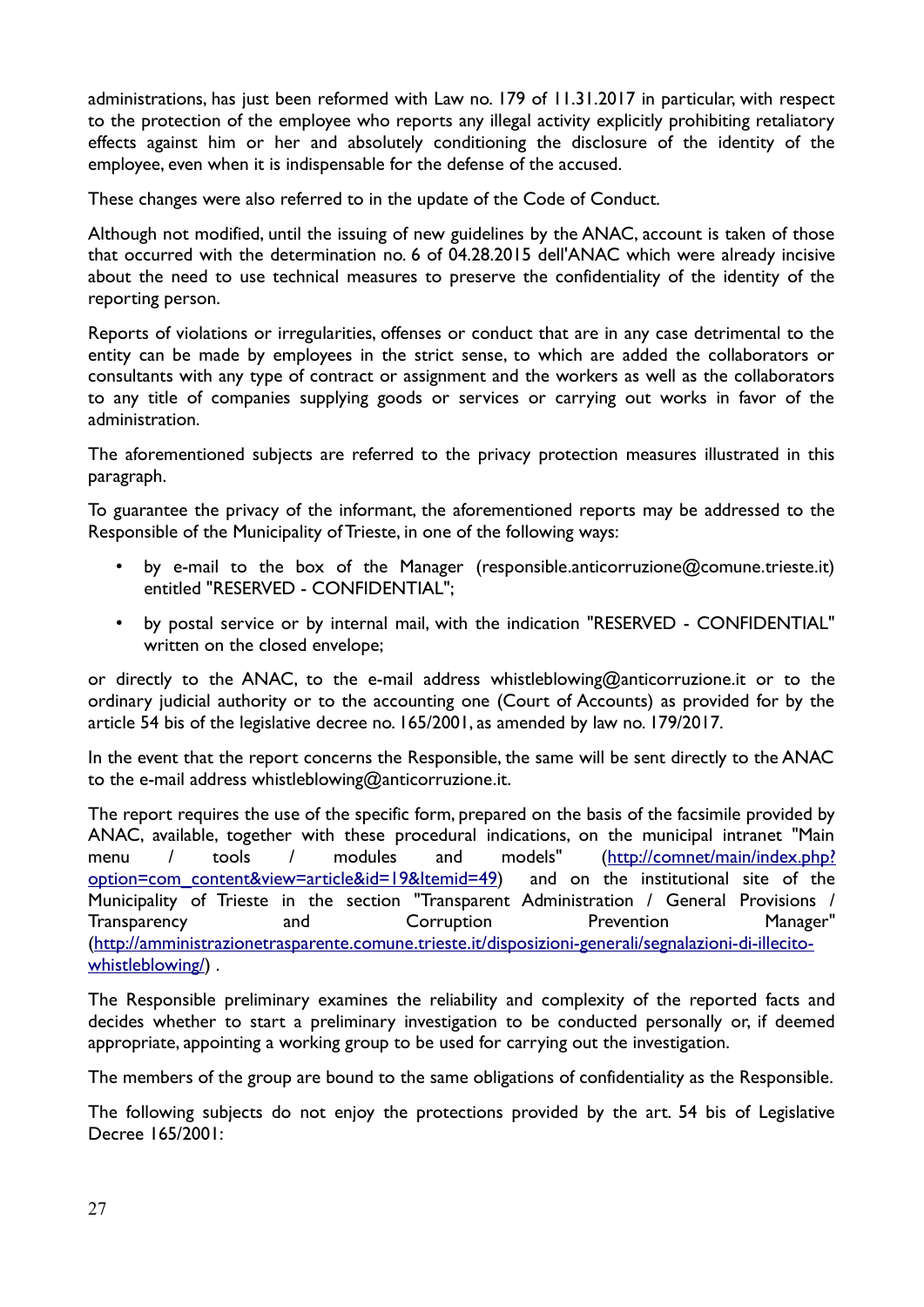a) anonymous senders;

b) the subjects obliged to report to the judicial authority illegal facts by virtue of the art. 331 of the criminal procedure code;

c) workers required to report violations of a disciplinary nature committed by collaborators whose coordination and / or management are responsible for them.

The Responsible will be obligated for informing the reporting party of the outcome of the report, in a manner that guarantees the confidentiality of his identity.

A deicated e-mail that had already been activated in 2016, after a first slow start, in 2018 was the object of access to report situations that deserved to be investigated. Said reports made it possible to intervene with the appropriate corrective measures in situations which required a reorganization of internal procedures. The results obtained positively highlighted an "organizational malaise" and a relational suffering.

# **Training**

The current pandemic emergency, given the impossibility of carrying out training actions in person, forced the Municipality to change its training plans including in the areas of transparency and anticorruption.

The interruption of face-to-face training activities and the introduction of work in an "agile" mode can also be considered both as an opportunity to review and reorganize the training plan and as an organizational revolution brought about by smart working.

After a careful assessment of the available IT technologies and tools, a series of actions able to modify and update the training procedures were decided and implemented. In any case, a scenario full of criticalities and difficulties in the use of remote online services, was to be taken into account.

With these premises, the development of the body's training project aimed at keeping the sense of ethics and legality alive in employees is continuing.

The planned activities are aimed at updating skills (so-called content approach) and focusing on issues related to ethics and legality (so-called value approach). They also take into account the policies, programs and tools used for prevention in the administration after the introduction of agile work and all the new risk profiles related to this new organization.

However, this is not an "emergency" approach but it must be cosidered an investment for the future, in light of the forthcoming reorganization of work in public administrations contained in the Operational Plan for agile work.

The video-conference is a tool that allows welcoming newly hired staff who are soon to join the workforce as well as implementing continuous training aimed at developing the managerial and organizational role of the top levels of the organization.

The tool can also support the widespread transmission of knowledge and information to be disseminated by managers to collaborators.

The video-conference activities are accompanied by an integrated system of solutions designed to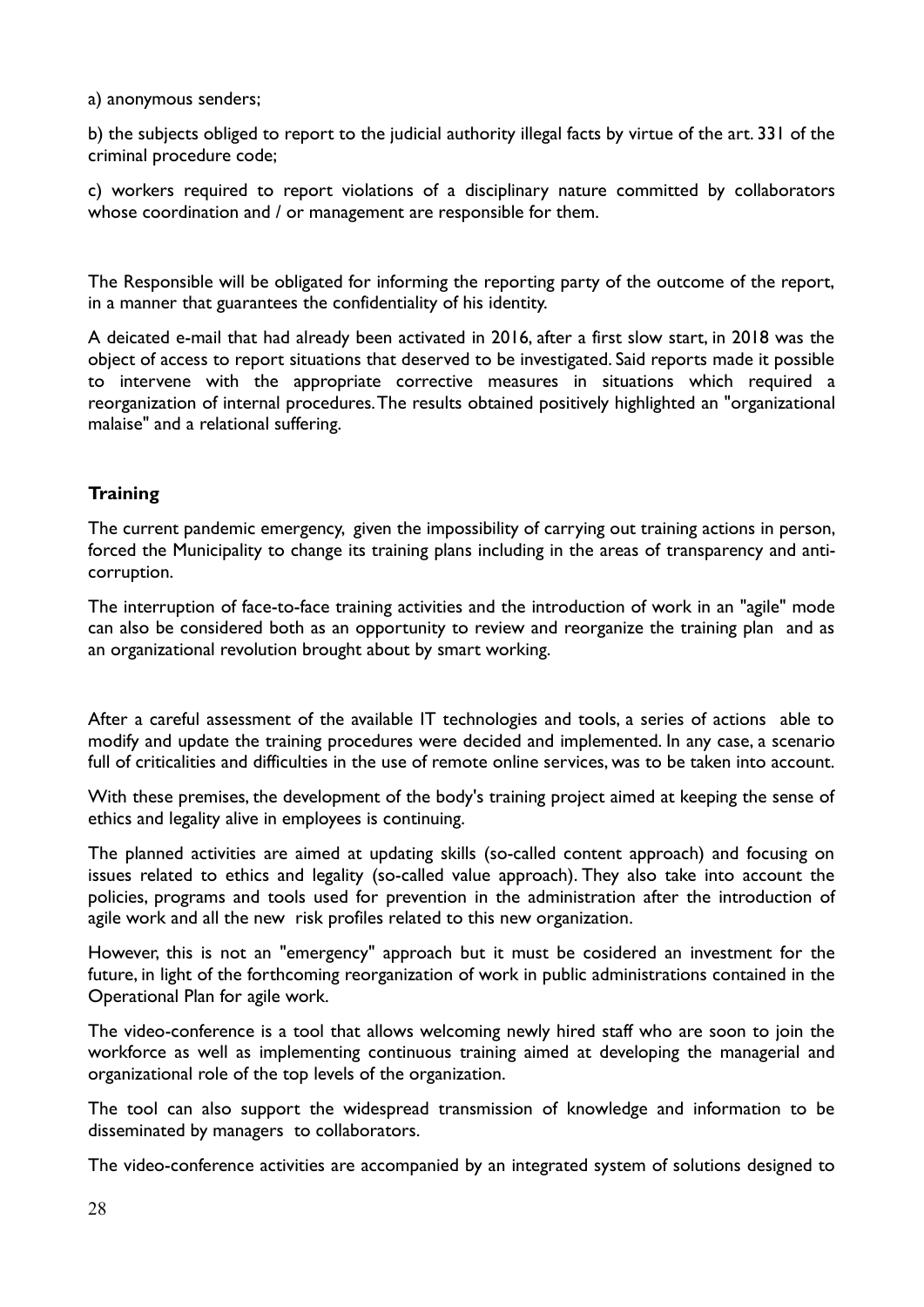guarantee remote training and regulatory updating.

Employees have access to a specialized platform in which general and specific training courses relating to the thematic areas of risk reported in the PTPC are available.

The courses to be attended are established on the basis of a prior discussion with one's manager who identifies and agrees with each employee about the training path to be followed.

At a regonal level, the HR office, which takes care of the organization's training, has developed collaborative relationships with local training suppliers. At a national level, the collaboration with the Institute for Finance and Local Economy (IFEL) continues.

The issues addressed are those of legality and fight against corruption in the areas identified by the Municipality.

The HR office is constantly monitoring all the resources available online. It also takes care of a catalog of entirely free training initiatives in the field of anti-corruption matters that can be used online by making them available on the Inranet section. edited by the Human Resources Service itself.

#### **Implementation of the legislation on the prevention of corruption and transparency on the part of the City of Trieste**

The Financial Services, Taxes and Corporate Investments Department fulfills its obligations – art. 22 of Legislative Decree no. 33/2013, as amended by legislative decree no. 97/2017 – both by directly publishing the data on subsidiary, investee and supervised companies, on the institutional website in the transparent administration section, and by making the companies aware of the obligation to comply with the rules set forth for the prevention of corruption pursuant to the specific provisions of Legislative Decree no. 231 of 2001.

The office, in relation to the normal activity ruled by the Regulations on the controls of the Subsidiaries of the Municipality of Trieste and by the legislative decree 14 March 2013 no. 33 cited, monitors and encourages the application of Law no. 190/2012 "anti-corruption" by the participated bodies referred to in the Consolidated Law on Subsidiary Companies - Legislative Decree no. 175/2016 - which fall within the scope of consolidation of the entity's financial statements pursuant to Legislative Decree no. 118/2011.

Furthermore, the office verifies compliance with the regulatory provisions on anti-corruption, with reference to the appointment of the Head of Corruption Prevention (RPC) and the updating of the three-year anti-corruption plan, according to Legislative Decree no. 231/2001.

# **B) FURTHER GENERAL MEASURES**

In providing for the actions for the treatment of risk, it has been pointed out that some measures, even optional, are of a general nature and therefore applicable in a cross-cutting manner to most of the activities and / or procedures.

#### **Streamlining the flow of administrative procedures and processes**

The "administrative procedure" consists of a series of acts and activities aimed at the adoption of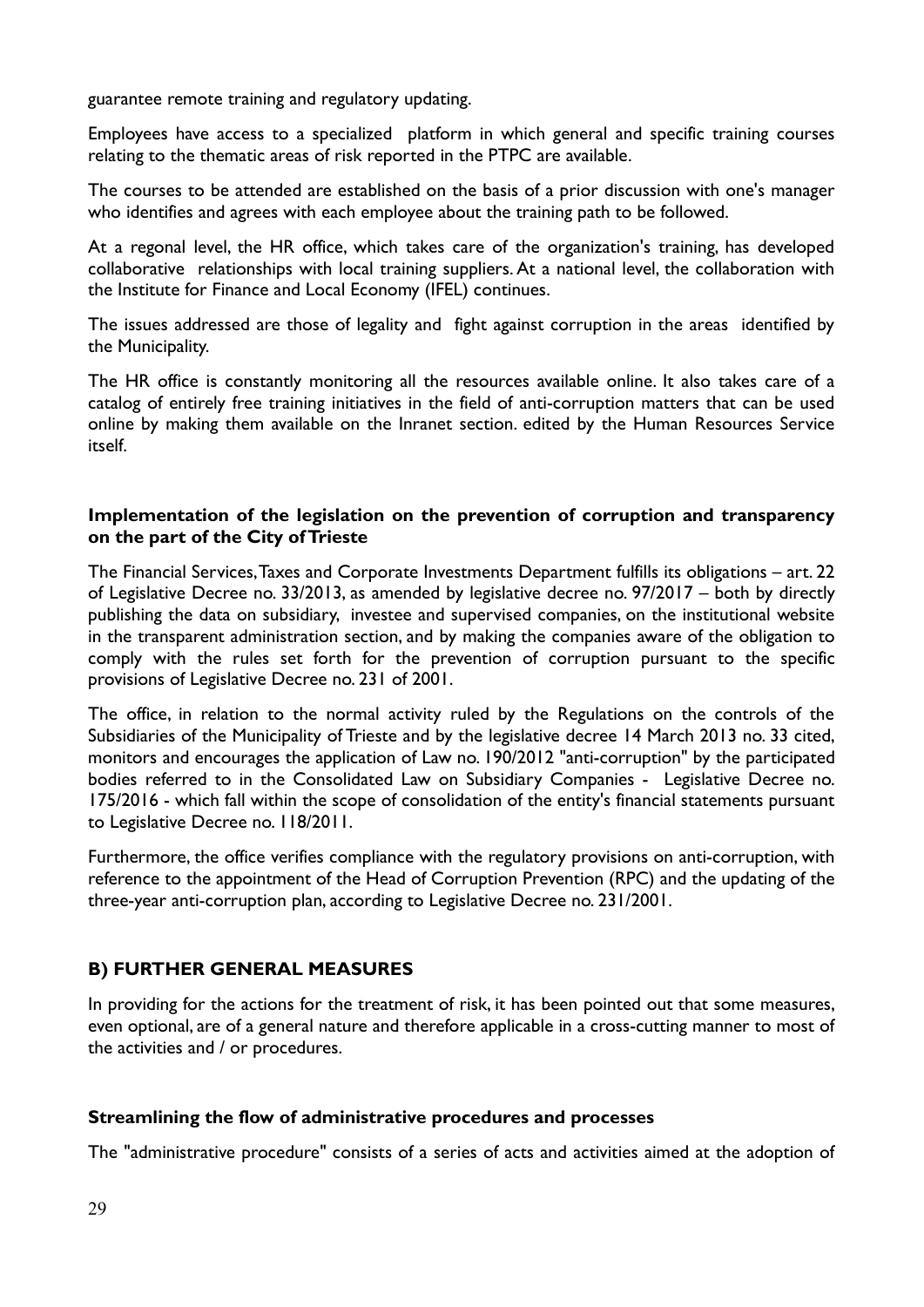the administrative measure which represents the final act of the sequence, whenever the public administration pursues the public interests established by the rules, carrying out its activity through precise procedures and phases predefined by law.

More generically and with regard to the multiple activities carried out by the public administration also regulated by private law, the "processes" can be defined as a sequence of interrelated and interacting activities that transform resources into an output intended for an internal or external subject (user).

In both cases, it is necessary to act according to criteria of transparency and knowability of the procedures, suitably tempered by the protection of confidentiality in the cases provided for by the privacy regulations, both towards external end users and towards internal offices.

The measure, in place for several years, is of greater utility after the emergency introduction of Smart Working in order to simplify and make work processes remotely traceable.

Objective: with respect to an identified procedure, the purpose is to carry out the examination, rationalization and formalization of the flow in order to ensure applicability pursuant to Article 9 of the General Code of Conduct.

# **Improving the skills of the staff**

Since corruption can lurk where knowledge is not widespread, an information activity aimed at improving the specialist knowledge of the staff is useful. This transfer of skills is carried out directly within each individual office, without prejudice to the general training managed by the HR office.

During 2020, due to the epidemiological emergency, it was not possible for the Executives and for the Organizational Positions of the Municipality to organize in-person training activities, therefore the employees benefited from the online training courses on the PA360 platform. Employees had the obligation to attend two courses on the issues of anti-corruption, access to administrative documentation, transparency and privacy. This methodology is confirmed for 2021.

# **Actions to ensure compliance with the constitutional duties of diligence, loyalty, impartiality and exclusive service aimed at the public interest**

The Municipality promotes collaborative attitudes of employees in favour of:

- a better relationship with users,
- efficiency of the Administration,
- development of good practices
- care of the goods made available in the workplace.

This measure is included in the code of conduct as proactive behavior in favour of citizens.

Aims:

- each Manager participates in the periodic updating of the inventory of movable assets of the structure under his responsibility, according to the directives given by the reference Structure.
- the Information Systems Manager establishes and maintains an updated and digitalized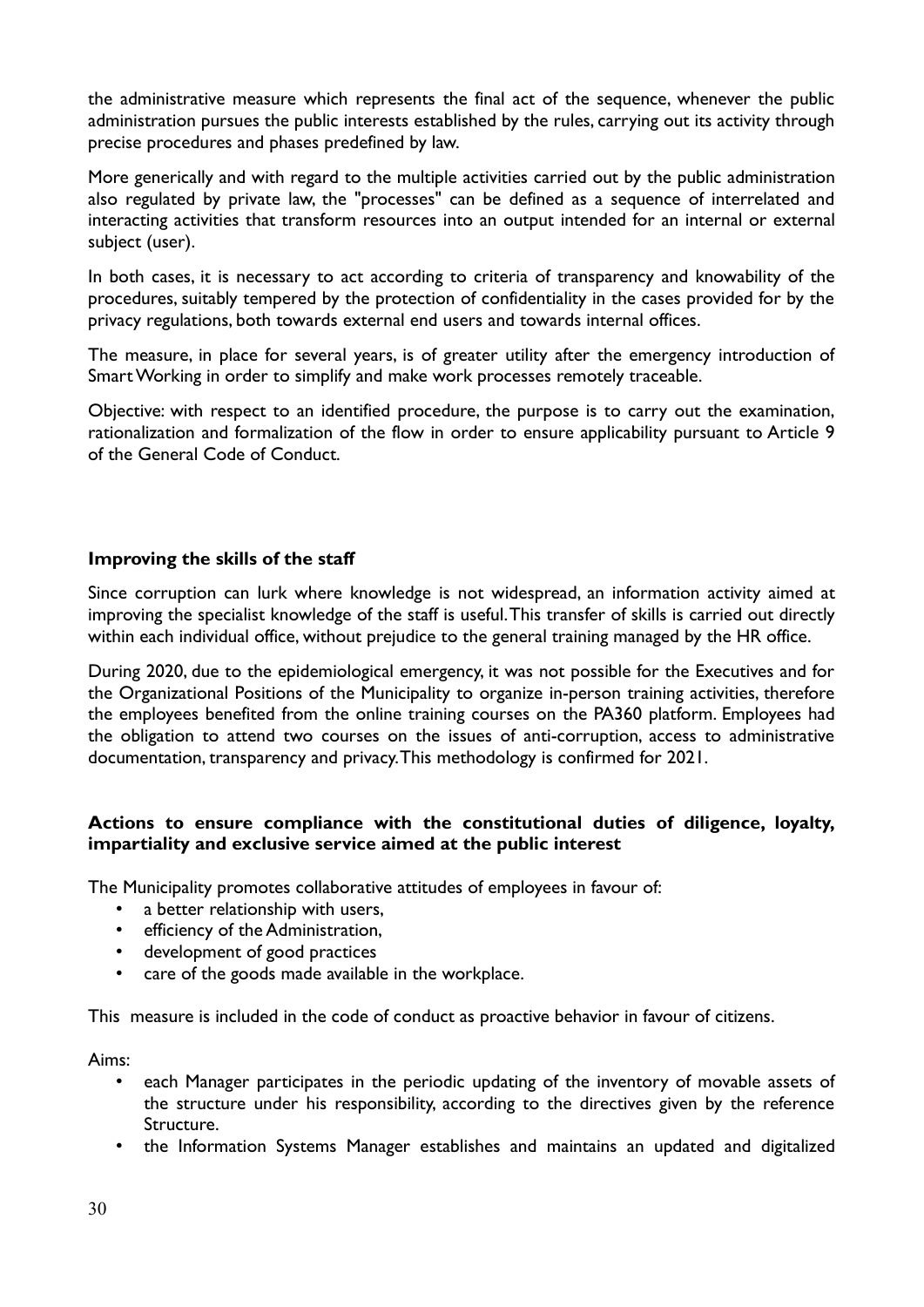archive by name of the devices and mobile IT equipment assigned also in function of the Smart Working.

# **Involvement of peripheral offices**

The existence of peripheral structures entails the need for their greater "approach to the center" through a more careful circulation of information useful for carrying out work performance, observance of safety regulations and the pursuit of organizational well-being. In relation to this, it is believed that the experience of periodic meetings between the managers and managers of the territorial structures, such as those initially in place between the Head of the School and Education Service and the Pedagogical Coordinators, can be considered extended to all organizational realities. characterized by the presence of decentralized services.

#### **Greater digitization of processes and procedures to allow quick access to applicants and monitoring of their duration**

The Municipality has extended the options of access to its services setting a single telematic front end, adding to the SUAP desk an access to the Portal of building practices and to the Portal for the management of concessions for the occupation of public areas.

An analysis of the DataBase of Land Occupations and Public Areas and of Public Works was carried out for their connection with the Authority's SIT tools. The connection fields and the technical modalities have been defined. The technical methods to connect various management systems with a single management system document, already in use and connected with the protocol, were identified. For all, the definition of development costs was requested from the managers of the related software.

In order to guarantee the certainty of conservation of all administrative documentat , the Administration signed and renewed a specification for entrusting . FVG Region with the replacement and conservation of these documents.

# **Compliance with the rules and / or regulations when present**

Compliance with the rules is facilitated by the aforementioned training and must be accompanied by updating in line with other regulatory interventions.

# **Monitoring of procedural times**

Compliance with the deadlines for concluding proceedings, especially in proceedings at the request of a party, is useful for the various purposes of equal treatment and transparency, administrative correctness, effectiveness of the service, so much so that it constitutes an element of assessment of individual performance.

The monitoring of compliance with deadlines is of considerable importance in the logic of anticorruption, since the knowledge of any areas in which delays may occur allows to intervene in a preventive manner on the possibility of distortions of administrative action.

Compliance with procedural deadlines therefore constitutes a point of attention in internal control procedures.

# **Access to the databases of other bodies**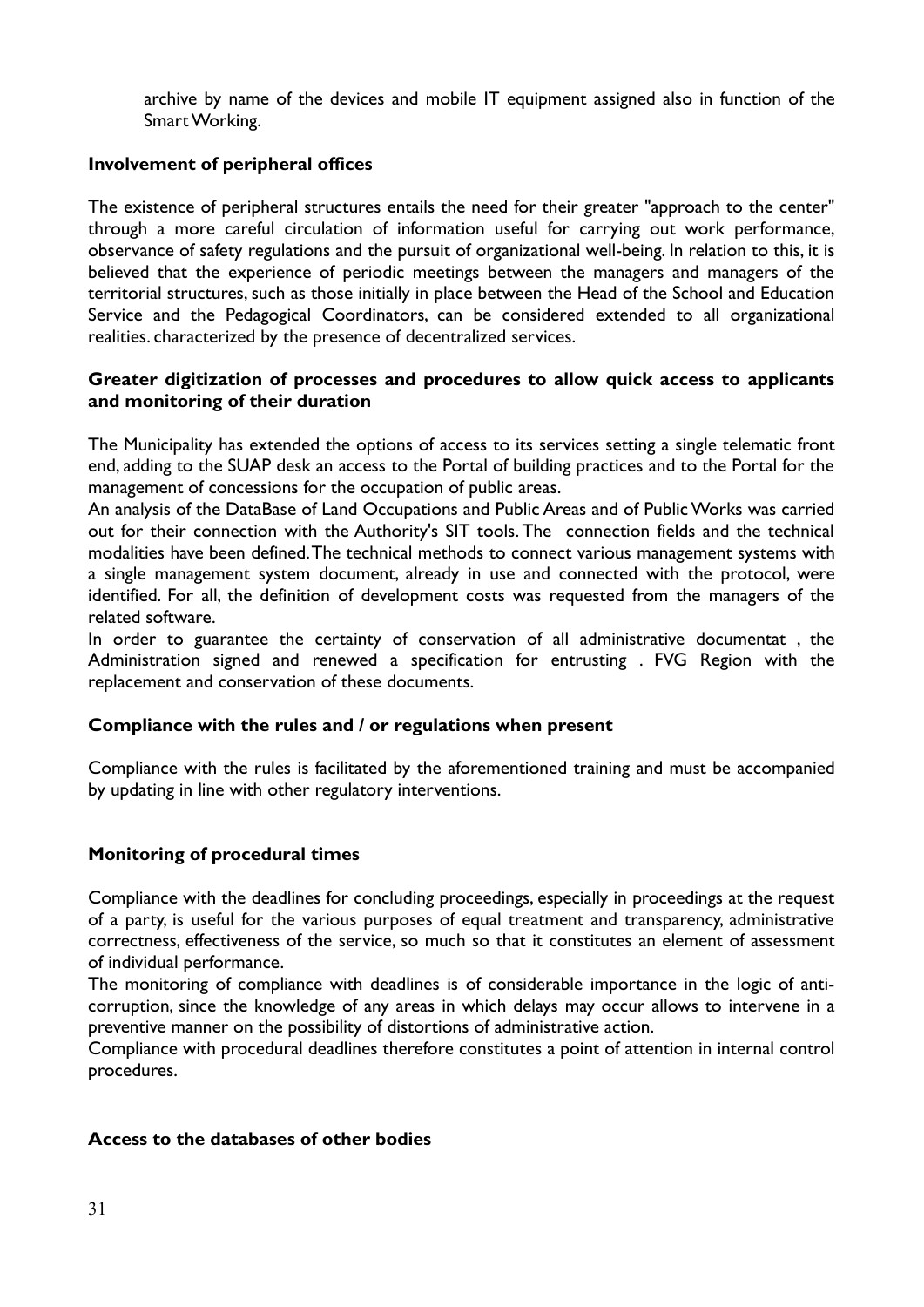Digitization and collaboration between organizations that allow shared access to databases on the basis of ratings given in relation to the specific institutional purposes pursued by each office / user, such as the SIATEL / PUNTO FISCO portals (tax register), SISTER / PORTAL OF THE MUNICIPALITIES (land registry and buildings), TELEMACO (Business Register of the Chamber of Commerce, Crafts and Agriculture), TAVOLARE (land register of the FVG Region), INPS (ISEE database and additional databases), facilitate the correct handling of the practices still respecting the European regulation on privacy.

#### **Internal administrative regularity checks**

The Auditing - internal controls Plan provides the operational methods for all internal controls.

In particular, the subsequent control of administrative regularity measures and verifies the conformity and consistency of the deeds (managerial decisions of cost commitment, contracts and other administrative deeds) and / or procedures, also in terms of quality, with respect to the following predefined standards:

- regularity of procedures, compliance with deadlines, formal correctness in issued orders;
- reliability of the data reported in the provisions and in the relative attachments;
- compliance with legislation in general;
- compliance with regulatory standards, internal circulars and guidelines;
- compliance with planning documents.

The control is carried out under the direction of the Director Secretary General, according to the most directly applicable general principles of company audit, such as:

• independence: the auditors must be independent of the activities being audited and must not have participated in their management;

- integrity and objectivity;
- competence, professionalism and diligence;
- confidentiality.

The Auditing Plan focuses on a percentage of deeds established by the Secretary General, with his/ her own determination, based on the number of the same for each type of procedure.

Random selection is carried out using a sampling technique, carried out with a computer program and justifiably formulated on the two variables of the total number of registrations by type of procedure and the percentage as identified above.

As a result of the checks, feedback is sent to the structures which acts as an impulse to improve and standardize the procedures.

# **Control activities on ISEE declarations and forms or inspection checks**

The matter is governed by the "ISEE Regulation. System of controls on substitutive declarations"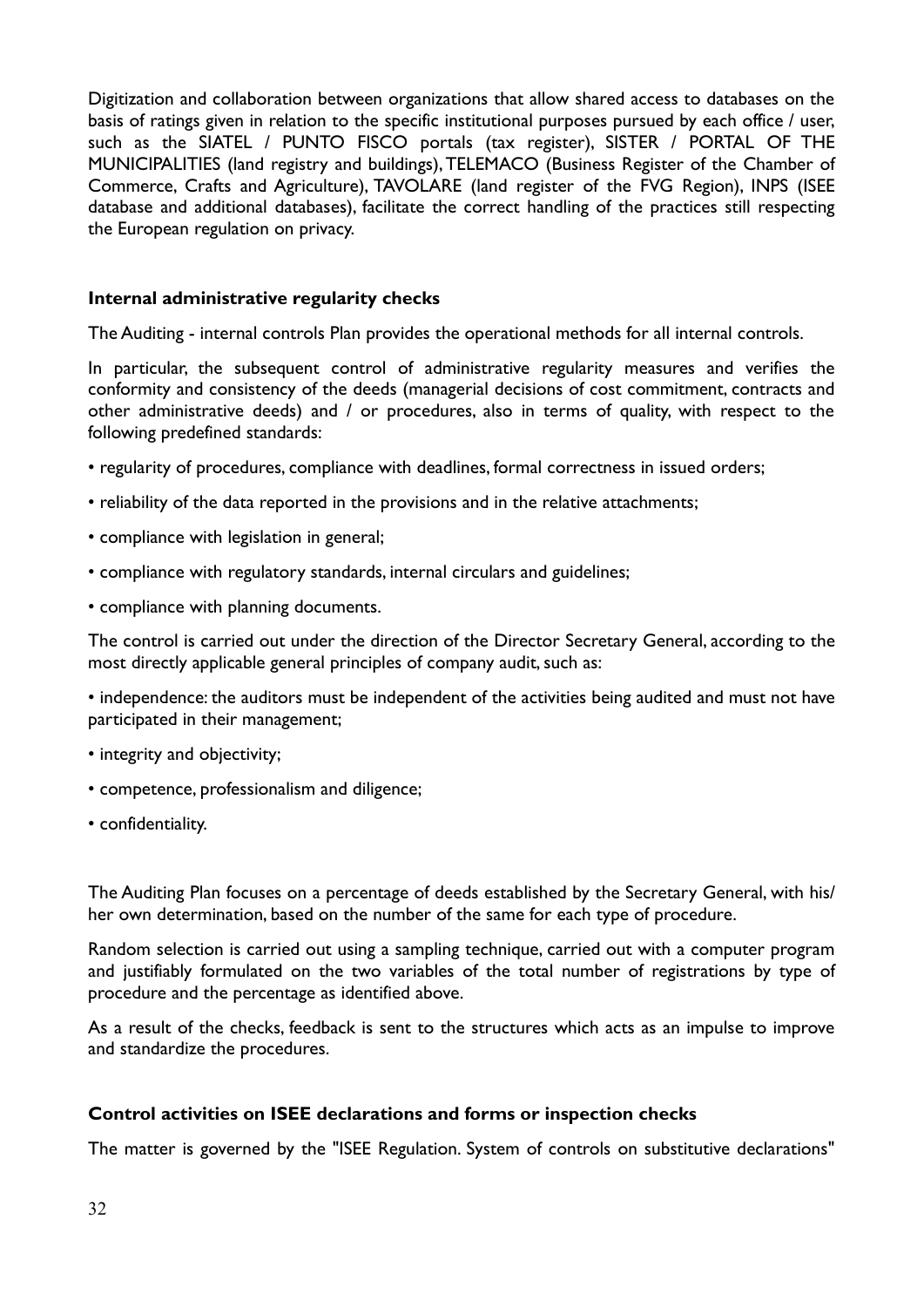approved with board resolution no. 48/2017 which defines the methods of implementing the control on self-certifications, presented to the municipal offices, and on the ISEE declarations, presented for access to the subsidized services provided by the Municipality of Trieste, and the subjects involved in the control activities are identified.

The control areas must be identified with managerial determination by each structure concerned by March 31 of each year.

If necessary, at the request of the offices, inspections are carried out with the collaboration of the local Police, Security and Civil Protection Department and the Financial Services, Taxes and Corporate Participation Department.

#### **Police activity carried out by patrols composed according to rotation criteria**

The control of the territory and the performance of other Local Police activities are usually entrusted to patrols made up of two or more operators. While the needs dictated by the particular type of each service and by the choices relating to an optimal organization of work by the managers of the structures remain essential, particular attention is paid to applying the principle of rotation – within each structure – in the choice of personnel to match for the composition of the patrols.

In order to contain any infections, the crews remain fixed weekly: the planned rotation will normally resume when the state of emergency ends.

#### **Publication on the intranet of anonymous exemplary cases drawn from concrete experience on disciplinary offenses**

In the section dedicated to the Disciplinary Proceedings Office located on the page of the Human Resources Service of the municipal intranet, 10 anonymous exemplary cases have been published to date, taken from the concrete experience of the administration; such cases envisage inadequate behavior that commits a disciplinary offense and are accompanied by an indication of the possible consequences of the failure committed and / or a description of the behavior that would have been adequate.

In compliance with the relevant provisions, in the event of disciplinary offenses not previously described, the relevant publications will be integrated into the Intranet.

#### **Verification of possible family kinship in the relationship between the institution and third parties**

Verification of the relationship between the institution and third-party contractors / concessionaires / recipients of authorizations / beneficiaries, with particular reference to any relationship of kinship or affinity between the owners, administrators, shareholders, employees, third parties and managers and Employees of the Municipality, is carried out through the inspection of the Chamber of Commerce and the database of the registry office.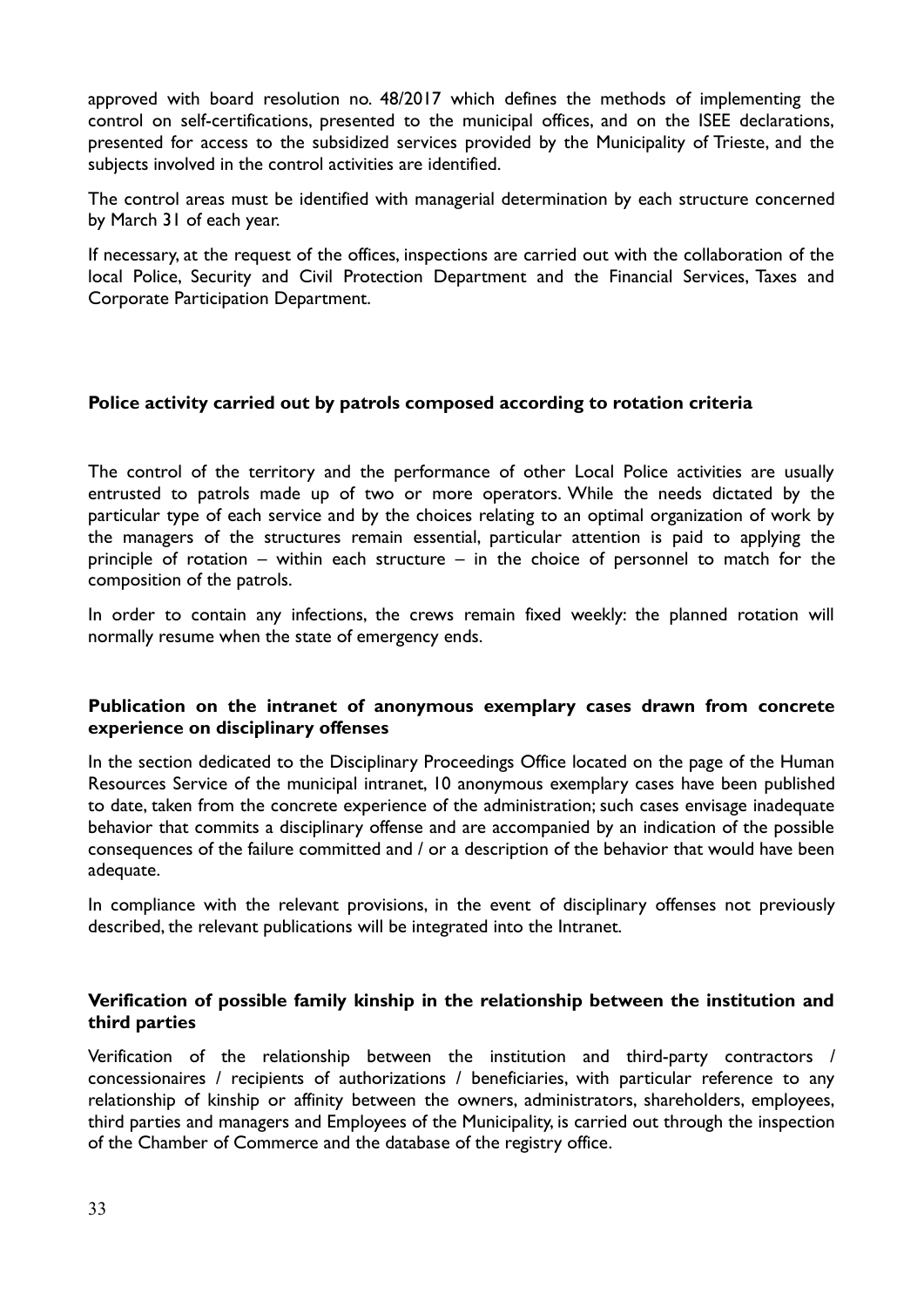Objective: each interested structure will carry out the control for the contracts that exceed the threshold of  $\epsilon$  500,000 and on a percentage of 10% for purchases that do not exceed  $\epsilon$  2,000 (except that at least one check must be carried out).

# **C) THE SPECIFIC MEASURES IN RELATION TO THE INDIVIDUAL RISK AREAS**

Additional specific measures referable to individual procedures or processes are entered directly in the cards of the areas at risk.

# **THIRD PART**

# **10. IMPLEMENTATION OF THE PLAN AND INTEGRATION WITH OTHER PROGRAMMING DOCUMENTS**

The Municipality of Trieste is committed to ensure the maximum dissemination and effective knowledge of the Anti-Corruption Plan to all employees, using the municipal intranet, and implementing specific training programs, which will be mandatory and differentiated according to the level of risk.

Furthermore, all the Anti-corruption Plans are published on the institutional website of the Municipality, under the section Transparent Administration, in General Provisions and in Other Contents - Prevention of Corruption.

The results relating to the implementation of the Anti-corruption Plan are contained in the annual report drawn up pursuant to Article 1, paragraph 14 of Law no. 190/2012 and published in accordance with the principles and procedures provided for by current national legislation, in particular by the d. Legislative Decree no. 33/2013.

Actions and behaviors provided by the Anti-Corruption Plan are included in the Performance Plan as a guide for the organizational structures.

# **11. CONTROLS AND RISK MONITORING**

The monitoring stage consists in verifying the effectiveness of the prevention systems implemented and is carried out by the subjects participating in the entire risk management process.

Control and monitoring activities have a strategic value for the Responsible since, together with the approval of this Plan, he is required to report every year on the effectiveness of the prevention measures.

To this end, the effectiveness of prevention policies with respect to the following areas must be certified, on the basis of a specific declaration issued by all directors:

- actions and control in risk management;
- training on the subject of anti-corruption in compliance with specific planning;
- application of the provisions set forth in the codes of conduct.